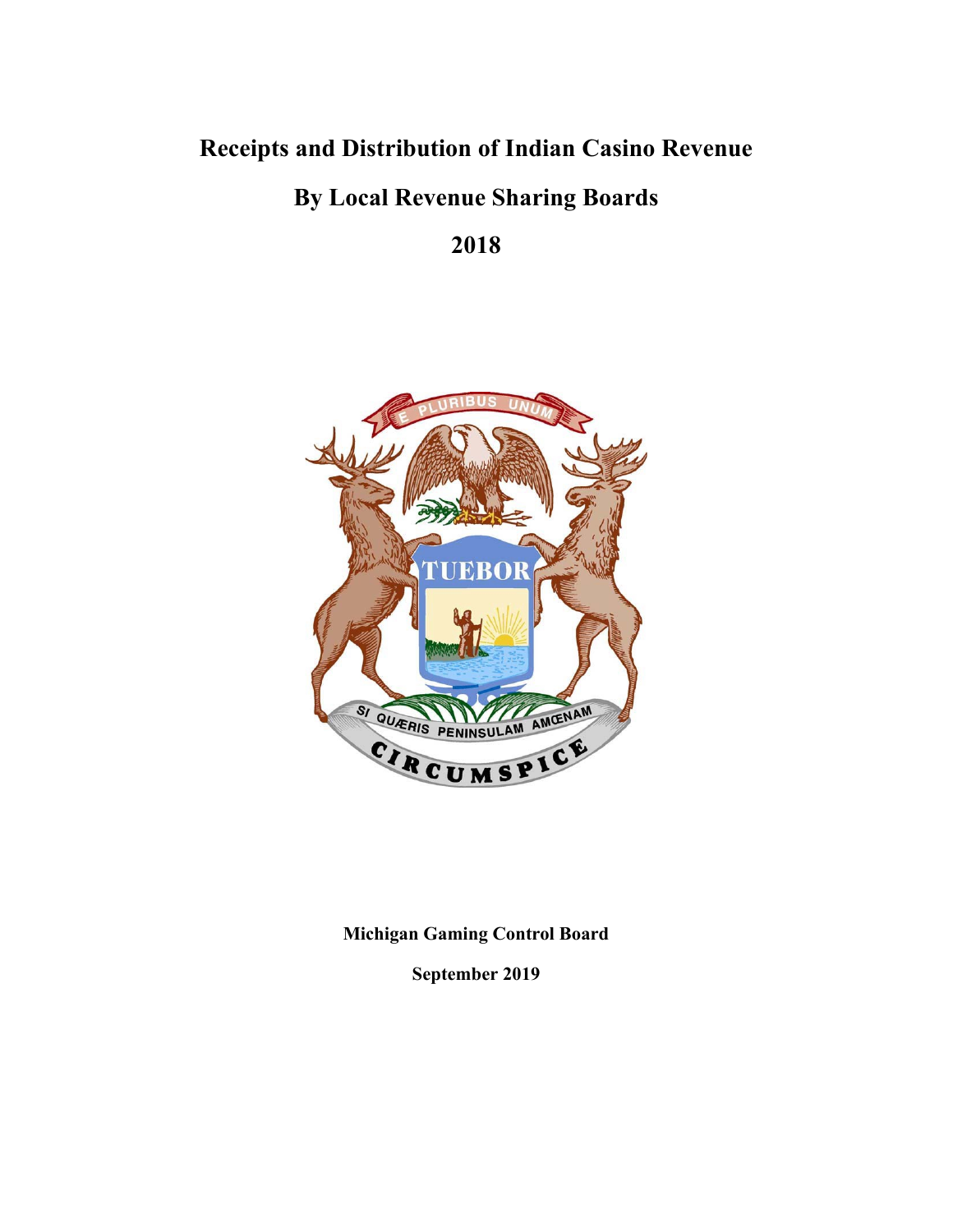## **Receipts and Distribution of Indian Casino Revenue**

## **by Local Revenue Sharing Boards**

**2018**

## **Michigan Gaming Control Board**

**September 2019**

Report required by Section 973(6) of Public Act 207 of 2018

#### **Acknowledgements**

This report was prepared by Shaun Prince, Auditor, and Lauren Krzeminski, Student Assistant, under the direction of David Hicks, Indian Gaming and Technical Standards Manager, Michigan Gaming Control Board.

This report is available electronically on the Michigan Gaming Control Board's website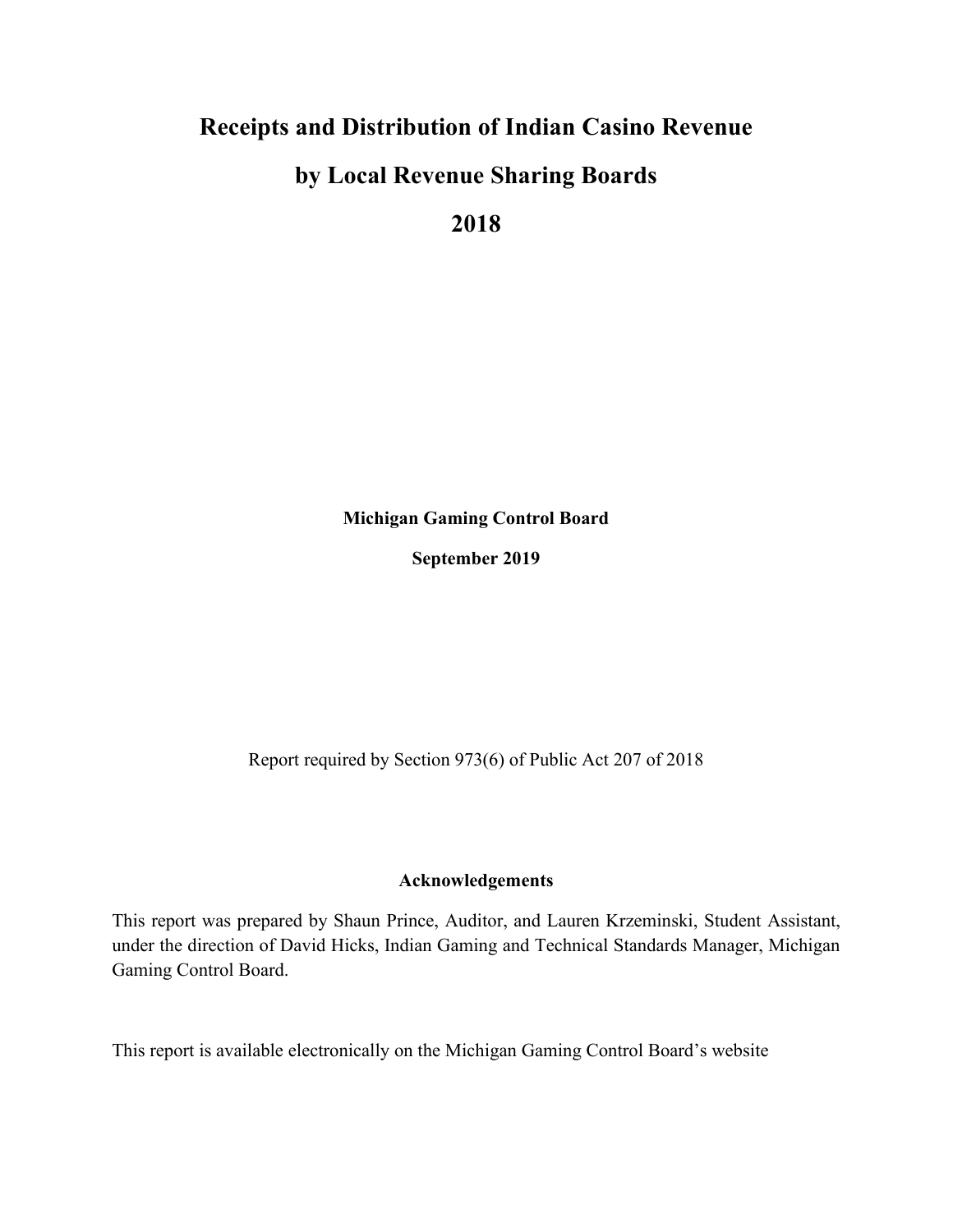### **Receipts and Distribution of Indian Casino Revenue**

#### **by Local Revenue Sharing Boards**

#### **2018**

Section 973(6) of Public Act 207 of 2018 requires the Michigan Gaming Control Board (MGCB) to submit a report to the House and Senate Appropriations Committees and the State Budget Director on the receipts and distribution of Indian casino revenue by local revenue sharing boards (local government units).

Under the Consent Judgment, the seven tribes that signed the August 1993 Tribal-State Gaming Compact are required to pay two percent of their net win to local units of government in the immediate vicinity of each tribal casino, where net win is defined as the total amount wagered on each electronic game of chance, minus the total amount paid to players for winning wagers at said machines. The seven tribes that signed the Consent Judgment are Bay Mills Indian Community, Grand Traverse Band of Ottawa and Chippewa Indians, Hannahville Indian Community, Keweenaw Bay Indian Community, Lac Vieux Desert Band of Lake Superior Chippewa Indians, Saginaw Chippewa Indian Tribe, and Sault Ste. Marie Tribe of Chippewa Indians.

The State of Michigan and Hannahville Indian Community executed a Stipulation for Entry of Consent Judgement on March 14, 2017 that introduced or modified requirements related to the computation of net win and the calculation and disbursal of revenue sharing payments. The Tribe agreed to pay two percent of net win to local units of government in the immediate vicinity. The Tribe's two percent payment obligation was renewed and superseded the obligation to make payments to local units of government under the 1993 Consent Judgment. Payments made by the Tribe to satisfy that obligation are included in this report. The Tribe also is required to remit one percent of net win (up to \$50 million) to an account managed by a third party with Bark River-Harris School District as the designated beneficiary subject to certain conditions. Payments made by the Tribe to satisfy that obligation are therefore not included within the scope of this report.

Under the December 1998 Compact, the four tribes that gained the right to open casinos in Michigan are required to pay two percent of their net win to Local Revenue Sharing Boards (LRSB). A LRSB's sole function is to determine and make allocations of the tribal payments to all local units of government that incur costs for hosting the casinos. The four tribes that signed the Compact are Little River Band of Ottawa Indians, Little Traverse Bay Bands of Odawa Indians, Nottawaseppi Huron Band of Potawatomi Indians, and Pokagon Band of Potawatomi Indians.

The May 2007 Compact between the State of Michigan and the Match-E-Be-Nash-She-Wish Band of Pottawatomi Indians (known as the Gun Lake Tribe) also requires two percent of net win to be paid to a Local Revenue Sharing Board.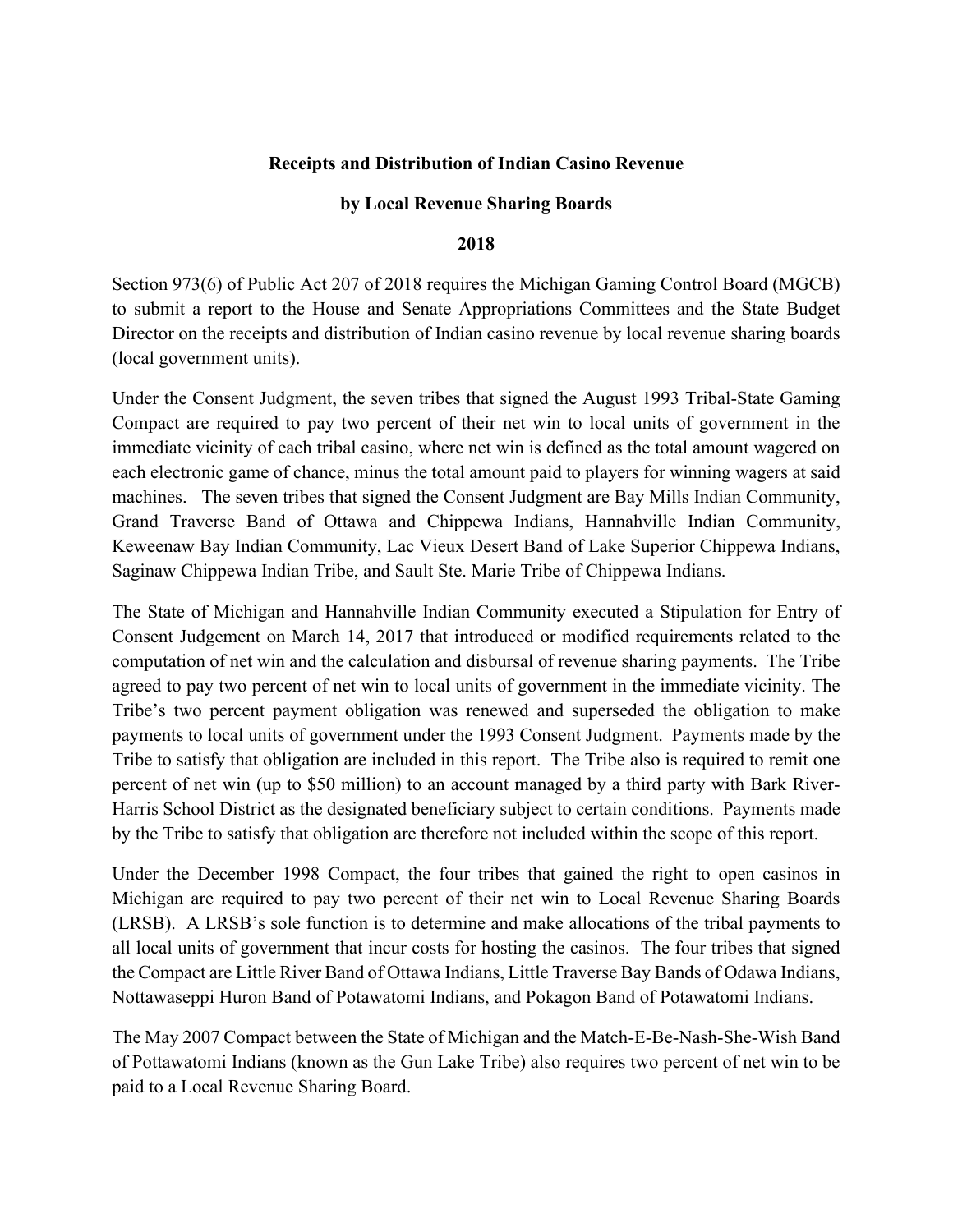In 2018, 12 tribes operated casinos in Michigan under the 1993, 1998, or 2007 Compacts. Historical data through 2017 on the two percent payments made by these tribes to their respective local units of government is presented on the Michigan Gaming Control Board website. The two percent payment information for 2018 was obtained from LRSBs (directly) and the tribes (directly or online). Distribution figures for some entities reflect net payment amounts after investment earnings, undistributed previous years' funds, and other fund transfers.

From 1994 through 2018, Indian tribes operating casinos in Michigan made total payments of \$497.3 million to local units of government. In 2018, those payments totaled \$30.1 million.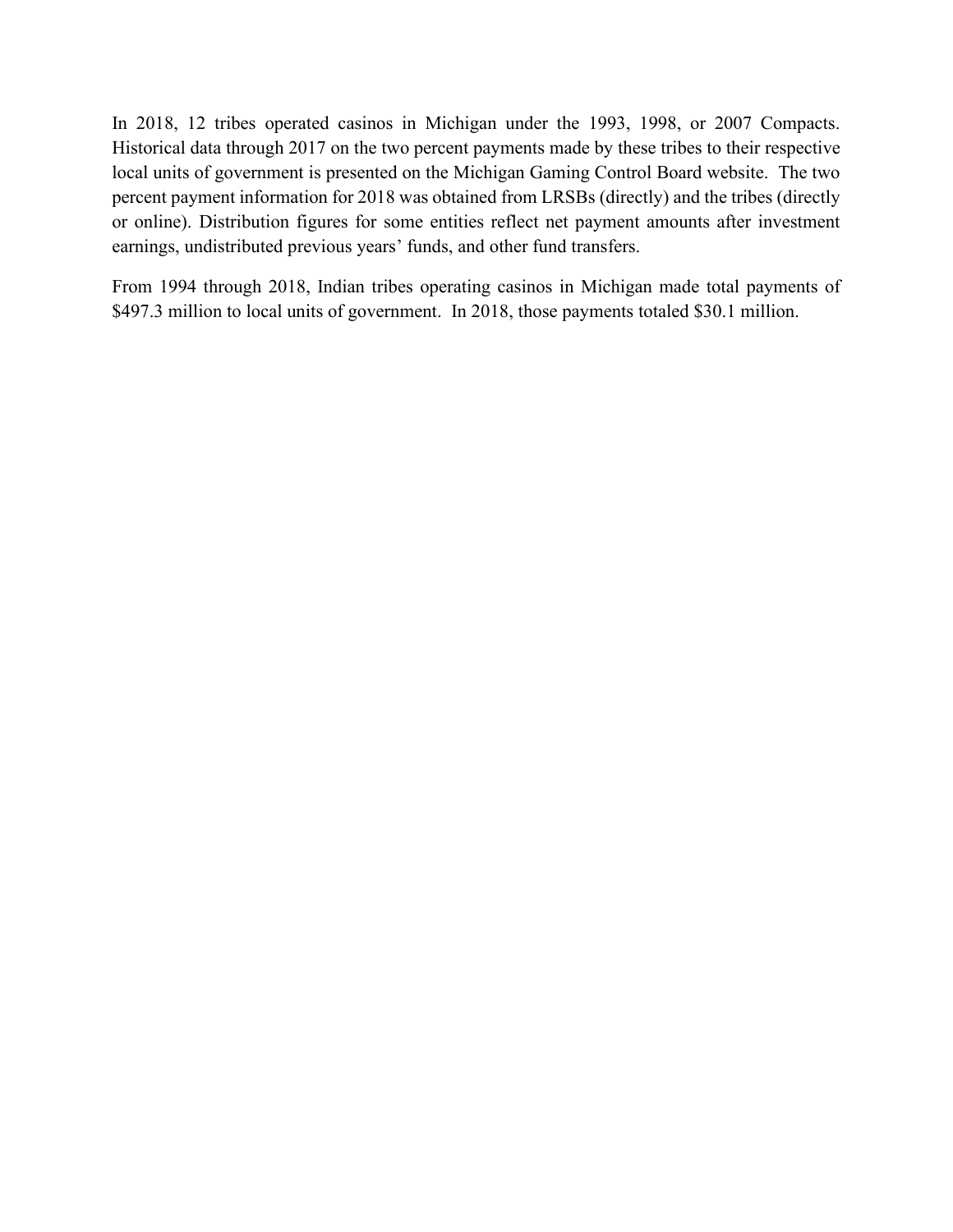| Table 1                                                     |
|-------------------------------------------------------------|
| Indian Gaming Revenue Shared with Local Units of Government |
| Fiscal Years 1994 to 2018                                   |

| Year        | Bay Mills Indian<br>Community | <b>Grand Traverse</b><br><b>Band of Ottawa</b><br>and Chippewa<br>Indians | Gun Lake Tribe<br>or Match-E-Be-<br>Nash-She-Wish<br>Band of<br>Pottawatomi<br>Indians | Hannahville<br>Indian<br>Community | Keweenaw Bay<br>Indian<br>Community | Lac Vieux<br>Desert Band of<br>Lake Superior<br>Chippewa<br>Indians | Little River Band<br>of Ottawa Indians |    | Little Traverse<br>Bay Bands of<br>Odawa Indians |  |              |    | Nottawaseppi<br>Huron Band of<br>Potawatomi<br>Indians |  |             |            |             |  |  |  |  |  |  |  |  |  |  |  |  |  |  |  |  |  |  |  |  |  |  |  |  |  |  |  |  |  |  |  |  |  |  |  |  |  |  |  |  |  |  |  | Pokagon Band of<br>Potawatomi<br>Indians |  | Saginaw<br>Chippewa Indian<br>Tribe | Sault Ste. Marie<br>Tribe of<br>Chippewa Indians | <b>Total Tribal</b><br><b>Payments to</b><br><b>LRSBs and Local</b><br><b>Units of</b><br>Government |
|-------------|-------------------------------|---------------------------------------------------------------------------|----------------------------------------------------------------------------------------|------------------------------------|-------------------------------------|---------------------------------------------------------------------|----------------------------------------|----|--------------------------------------------------|--|--------------|----|--------------------------------------------------------|--|-------------|------------|-------------|--|--|--|--|--|--|--|--|--|--|--|--|--|--|--|--|--|--|--|--|--|--|--|--|--|--|--|--|--|--|--|--|--|--|--|--|--|--|--|--|--|--|--|------------------------------------------|--|-------------------------------------|--------------------------------------------------|------------------------------------------------------------------------------------------------------|
| 1994 - 2012 | 9,413,362                     | 29,845,771                                                                | 5,365,404                                                                              | 13,751,221                         | 10,453,200                          | 6,715,751                                                           | 25,858,054                             |    | 14,337,288                                       |  | 16,608,561   |    | 31,054,886                                             |  | 121,311,768 | 35,458,718 | 320,173,984 |  |  |  |  |  |  |  |  |  |  |  |  |  |  |  |  |  |  |  |  |  |  |  |  |  |  |  |  |  |  |  |  |  |  |  |  |  |  |  |  |  |  |  |                                          |  |                                     |                                                  |                                                                                                      |
|             |                               |                                                                           |                                                                                        |                                    |                                     |                                                                     |                                        |    |                                                  |  |              |    |                                                        |  |             |            |             |  |  |  |  |  |  |  |  |  |  |  |  |  |  |  |  |  |  |  |  |  |  |  |  |  |  |  |  |  |  |  |  |  |  |  |  |  |  |  |  |  |  |  |                                          |  |                                     |                                                  |                                                                                                      |
| 2013        | 563,066                       | 1,663,528 \$                                                              | 3,368,277                                                                              | 1,086,350                          | 579,196                             | 326,874                                                             | 1,546,813                              | ΙS | 1,060,956 \$                                     |  | 5,266,401    |    | 7,311,800                                              |  | 5,640,848   | 1,735,251  | 30,149,360  |  |  |  |  |  |  |  |  |  |  |  |  |  |  |  |  |  |  |  |  |  |  |  |  |  |  |  |  |  |  |  |  |  |  |  |  |  |  |  |  |  |  |  |                                          |  |                                     |                                                  |                                                                                                      |
| 2014        | 507,862                       | 1,572,184                                                                 | 3,269,440                                                                              | 1,058,371                          | 577,345                             | 344,762                                                             | .535,995                               |    | 1,000,768                                        |  | 5,004,207    |    | 7,138,954                                              |  | 5,488,817   | 1,622,522  | 29,121,227  |  |  |  |  |  |  |  |  |  |  |  |  |  |  |  |  |  |  |  |  |  |  |  |  |  |  |  |  |  |  |  |  |  |  |  |  |  |  |  |  |  |  |  |                                          |  |                                     |                                                  |                                                                                                      |
| 2015        | 471,908                       | 1,608,356                                                                 | 3,481,066                                                                              | 1,147,169                          | 599,500                             | 367,176                                                             | ,617,529                               |    | 1,002,619                                        |  | 5,270,916    | -S | 5,911,756                                              |  | 5,684,432   | 1,441,561  | 28,603,988  |  |  |  |  |  |  |  |  |  |  |  |  |  |  |  |  |  |  |  |  |  |  |  |  |  |  |  |  |  |  |  |  |  |  |  |  |  |  |  |  |  |  |  |                                          |  |                                     |                                                  |                                                                                                      |
| 2016        | 460,893                       | 1,607,566<br>-8                                                           | 3,656,559                                                                              | 1,176,118                          | 536,447                             | 325,965                                                             | ,588,833                               |    | 988,714 \$                                       |  | 5,406,826    |    | 6,093,935                                              |  | 5,888,924   | 1,485,825  | 29,216,606  |  |  |  |  |  |  |  |  |  |  |  |  |  |  |  |  |  |  |  |  |  |  |  |  |  |  |  |  |  |  |  |  |  |  |  |  |  |  |  |  |  |  |  |                                          |  |                                     |                                                  |                                                                                                      |
| 2017        | 449,179                       | $1,606,414$ \$<br>-8                                                      | 3,990,431                                                                              | ,066,903                           | 549,288                             | 303,514                                                             | .665,457                               |    | 973,182                                          |  | 5,656,690 \$ |    | 6,178,492                                              |  | 5,863,508   | 1,575,177  | 29,878,235  |  |  |  |  |  |  |  |  |  |  |  |  |  |  |  |  |  |  |  |  |  |  |  |  |  |  |  |  |  |  |  |  |  |  |  |  |  |  |  |  |  |  |  |                                          |  |                                     |                                                  |                                                                                                      |
| 2018*       | 447,003                       | 1,575,368                                                                 | 4,395,701                                                                              | .016,735                           | 559,802                             | 278,226                                                             | .698,813                               |    | 994,387                                          |  | 5,748,672    |    | 5,770,782                                              |  | 6,038,938   | 1,615,400  | 30,139,825  |  |  |  |  |  |  |  |  |  |  |  |  |  |  |  |  |  |  |  |  |  |  |  |  |  |  |  |  |  |  |  |  |  |  |  |  |  |  |  |  |  |  |  |                                          |  |                                     |                                                  |                                                                                                      |
| Total       | 12,313,273                    | 39,479,187                                                                | 27,526,877                                                                             | 20,302,867                         | 13,854,778                          | 8,662,269                                                           | 35,511,493                             |    | 20,357,914                                       |  | 48,962,273   |    | 69,460,605                                             |  | 155,917,235 | 44,934,454 | 497,283,225 |  |  |  |  |  |  |  |  |  |  |  |  |  |  |  |  |  |  |  |  |  |  |  |  |  |  |  |  |  |  |  |  |  |  |  |  |  |  |  |  |  |  |  |                                          |  |                                     |                                                  |                                                                                                      |

\* The figures presented above are rounded to the nearest dollar. Please see Table 2 for exact dollar values.

Sources: Data for 1994 through 2017: from Michigan Gaming Control Board (MGCB) webpage, 8/28/19 version of 2% Payment to Local Governments table. Data for 2018: from Tribes (directly or online) and the Local Revenue Sharin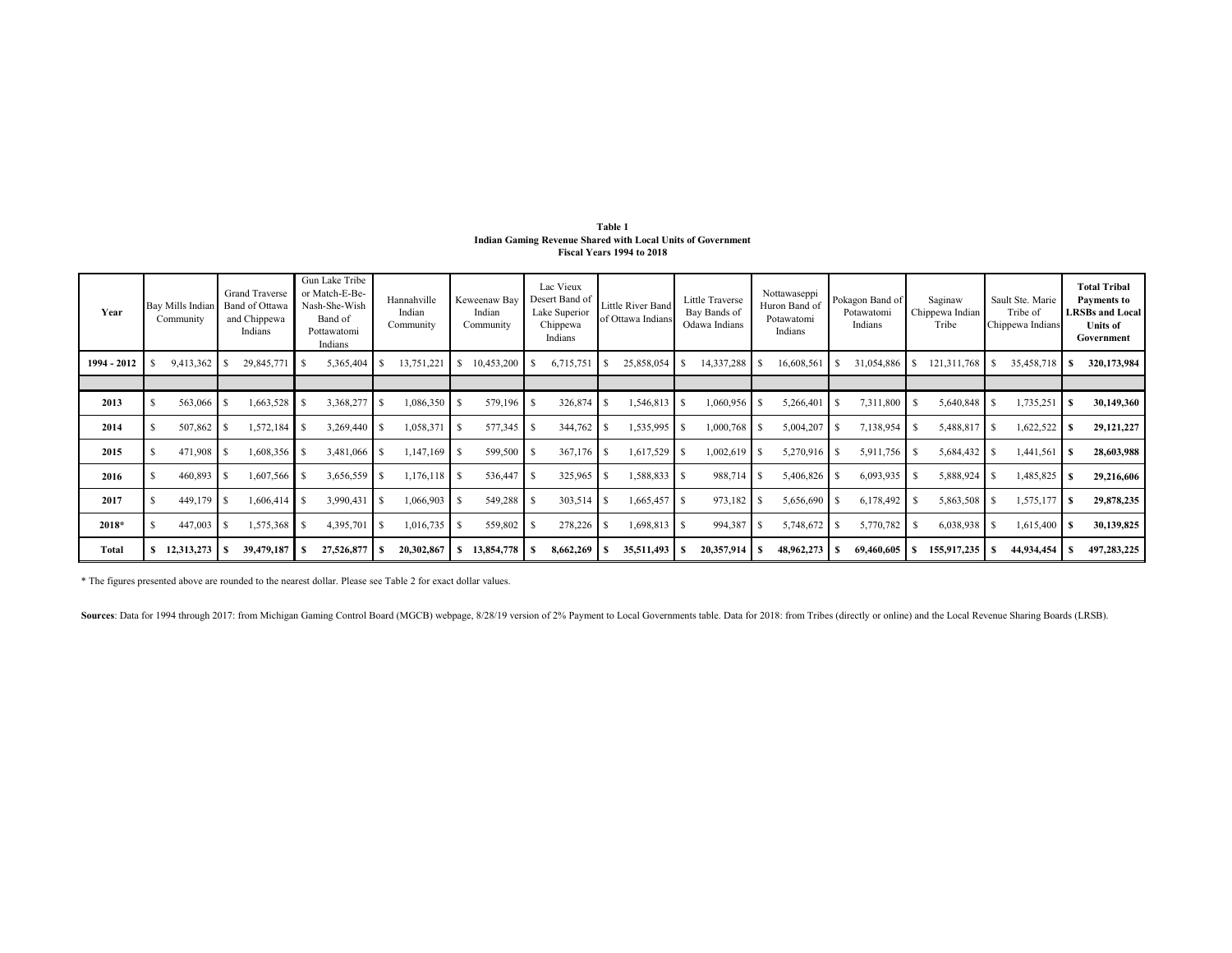**Fiscal Year 2018 Payments Indian Gaming Revenue Shared with Local Units of Government Table 2**

|                                  |               |                 |              |                 |                    | <b>Total Tribal</b>      |  |
|----------------------------------|---------------|-----------------|--------------|-----------------|--------------------|--------------------------|--|
| <b>Tribes</b>                    |               |                 |              |                 |                    | <b>Payments to LRSBs</b> |  |
|                                  |               | 1st Semi-Annual |              | 2nd Semi-Annual | and Local Units of |                          |  |
|                                  |               | Payment         |              | <b>Payment</b>  |                    | Government               |  |
| Bay Mills Indian Community       | $\mathcal{S}$ | 203,951.88      | \$           | 243,050.68      | \$                 | 447,002.56               |  |
| <b>Grand Traverse Band</b>       | \$            | 701,948.11      | \$           | 873,420.23      | \$                 | 1,575,368.34             |  |
| Gun Lake Tribe                   | \$            | 2,134,001.35    | \$           | 2,261,699.37    | \$                 | 4,395,700.72             |  |
| Hannahville Indian Community     | $\mathbb{S}$  | 478,593.60      | $\mathbb{S}$ | 538,141.60      | S                  | 1,016,735.20             |  |
| Keweenaw Bay Indian Community    | \$            | 263,469.62      | \$           | 296,332.05      | \$                 | 559,801.67               |  |
| Lac Vieux Desert Band            | $\mathcal{S}$ | 138,859.17      | \$           | 139,367.29      | \$                 | 278,226.46               |  |
| <b>Little River Band</b>         | \$            | 737,836.64      | $\mathbb{S}$ | 960,976.00      | \$                 | 1,698,812.64             |  |
| <b>Little Traverse Bay Bands</b> | \$            | 442,497.60      | \$           | 551,888.95      | \$                 | 994,386.55               |  |
| Nottawaseppi Huron Band*         | \$            |                 | \$           |                 | \$                 | 5,748,671.84             |  |
| Pokagon Band*                    | \$            |                 | \$           |                 | \$                 | 5,770,781.56             |  |
| Saginaw Chippewa Indian Tribe    | \$            | 2,946,602.98    | \$           | 3,092,334.83    | \$                 | 6,038,937.81             |  |
| Sault Ste. Marie Tribe           | \$            | 711,324.43      | \$           | 904,075.17      | \$                 | 1,615,399.60             |  |
| <b>Total Distributions **</b>    | S             | 8,759,085.38    | \$           | 9,861,286.17    | \$                 | 30,139,824.95            |  |

\* Per the terms of their Compacts, the Nottawaseppi Huron Band and Pokagon Band remit annual payments to their respective LRSBs. Therefore, only the total annual payments for 2018 are shown.

\*\* The figures presented above differ from those presented in Table 1 due to rounding

**Sources**: Indian Tribes, Local Revenue Sharing Boards, and Tribal Websites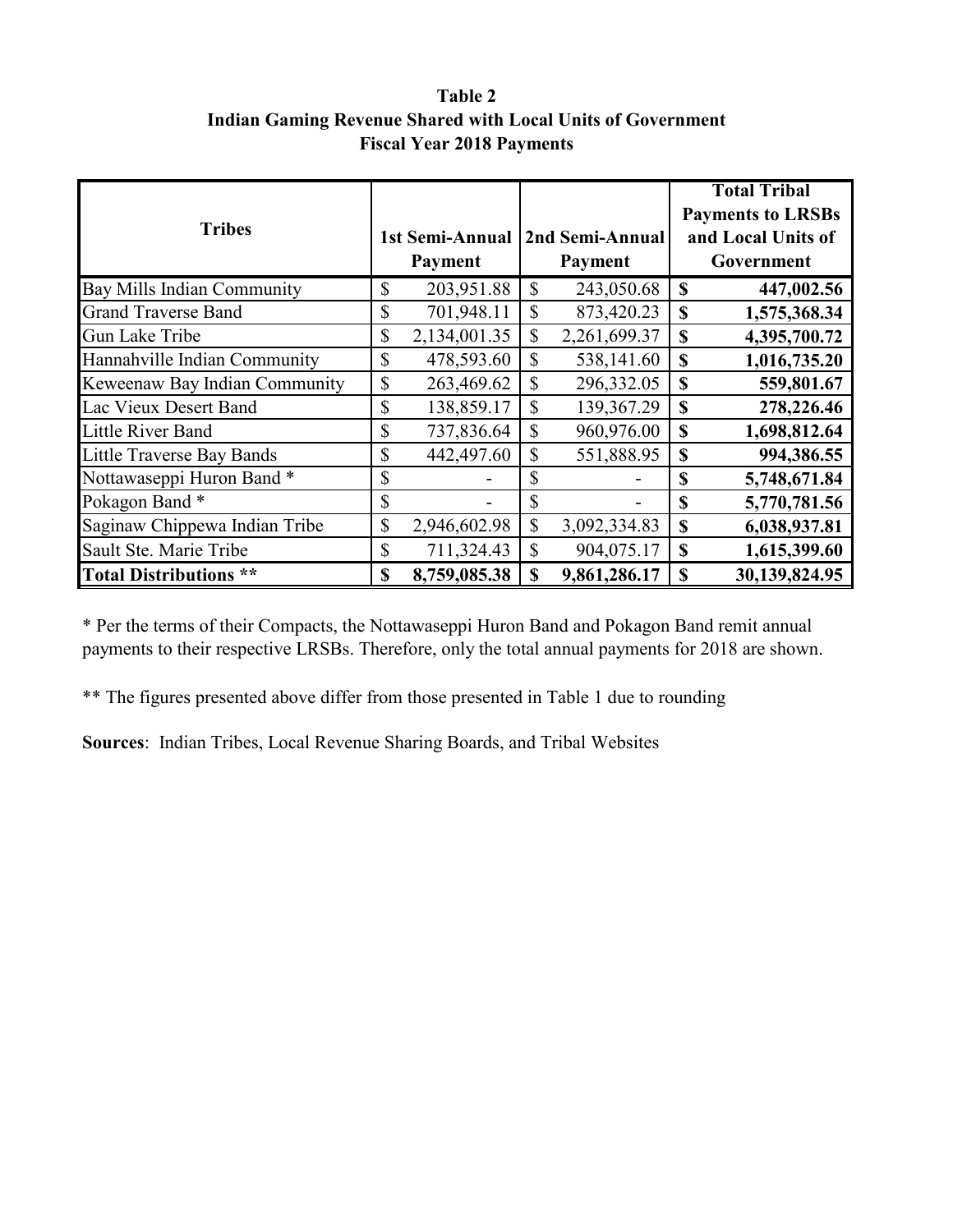## **Table 3 Indian Gaming Revenue Shared with Local Units of Government Bay Mills Indian Community 2018 Receipts and Distribution**

| <b>Receipts</b>               |  | 1st Semi-Annual<br>Payment<br>$(1/1/18 - 6/30/18)$ | 2nd Semi-Annual<br>Payment<br>$(7/1/18 - 12/31/18)$ |            |  | <b>Total Tribal Payments</b><br>to Local Units of<br>Government |  |  |
|-------------------------------|--|----------------------------------------------------|-----------------------------------------------------|------------|--|-----------------------------------------------------------------|--|--|
| Bay Mills Township            |  | 50,987.97                                          |                                                     | 60,762.67  |  | 111,750.64                                                      |  |  |
| <b>BMIC Ambulance Service</b> |  | 50,987.97                                          | <sup>\$</sup>                                       | 60,762.67  |  | 111,750.64                                                      |  |  |
| Chippewa County               |  | 50,987.97                                          |                                                     | 60,762.67  |  | 111,750.64                                                      |  |  |
| Superior Township             |  | 50,987.97                                          |                                                     | 60,762.67  |  | 111,750.64                                                      |  |  |
| <b>Total Distributions</b>    |  | 203,951.88                                         |                                                     | 243,050.68 |  | 447,002.56                                                      |  |  |

**Source**: Bay Mills Indian Community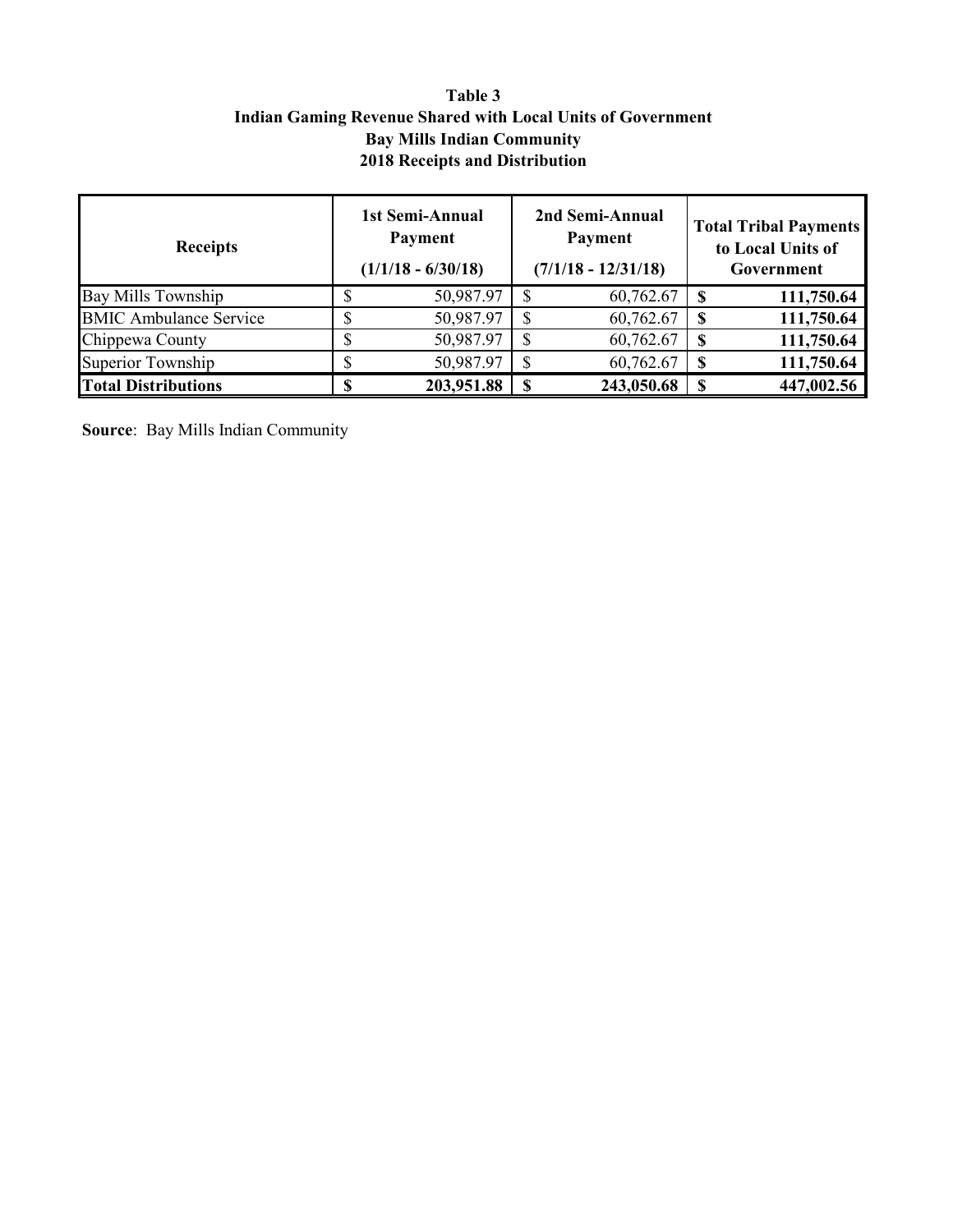| Table 4                                                            |
|--------------------------------------------------------------------|
| <b>Indian Gaming Revenue Shared with Local Units of Government</b> |
| <b>Grand Traverse Band of Ottawa and Chippewa Indians</b>          |
| <b>2018 Receipts and Distribution</b>                              |

| <b>Receipts</b>                                                               |                    | 1st Semi-Annual Payment<br>$(12/1/17 - 5/31/18)$ | 2nd Semi-Annual Payment<br>$(6/1/18 - 11/30/18)$ | <b>Total Tribal Payments to</b><br><b>Local Units of Government</b> |
|-------------------------------------------------------------------------------|--------------------|--------------------------------------------------|--------------------------------------------------|---------------------------------------------------------------------|
| Acme Township                                                                 | <sup>\$</sup>      | $\blacksquare$                                   | 15,000.81<br>S                                   | <b>S</b><br>15,000.81                                               |
| Almira Township                                                               | $\mathbf S$        |                                                  | S<br>5,000.00                                    | $\mathbf{s}$<br>5.000.00                                            |
| <b>Beaver Island Community Schools</b>                                        | \$                 | 3,000.00                                         | \$                                               | \$<br>3,000.00                                                      |
| Benzie County Board of Commissioners                                          | \$                 | 5.000.00                                         | S<br>$\overline{\phantom{a}}$                    | S<br>5,000.00                                                       |
| Benzie County Emergency Management                                            | \$                 | $\blacksquare$                                   | <sup>\$</sup><br>7,281.00                        | 7,281.00<br><b>S</b>                                                |
| Benzonia Township                                                             | <sup>\$</sup>      |                                                  | <sup>\$</sup><br>15,000.00                       | S<br>15,000.00                                                      |
| <b>Blair Township Emergency Services</b>                                      | \$                 | 7,038.66                                         | <sup>\$</sup><br>9,600.00                        | S<br>16,638.66                                                      |
| <b>Boyne City Public Schools</b>                                              | <sup>\$</sup>      | 17,000.00                                        | $\mathbf S$                                      | S<br>17,000.00                                                      |
| Charlevoix County Sheriff                                                     | \$                 | 15,000.00                                        | S<br>÷,                                          | S<br>15,000.00                                                      |
| Charlevoix Public Schools                                                     | \$                 | 13,000.00                                        | <sup>\$</sup>                                    | S<br>13,000.00                                                      |
| Charlevoix Township Fire Department                                           | $\mathbf S$        |                                                  | \$<br>15,000.00                                  | S<br>15,000.00                                                      |
| City of Boyne City                                                            | \$                 | 6,000.00                                         | \$                                               | S<br>6,000.00                                                       |
| City of Charlevoix                                                            | $\mathbf S$        | $\blacksquare$                                   | S<br>13,000.00                                   | S<br>13,000.00                                                      |
| City of Frankfort - Police Department                                         | \$                 | ÷.                                               | S<br>1,620.00                                    | <b>S</b><br>1,620.00                                                |
| City of Traverse City                                                         | $\mathbf{\hat{S}}$ | ÷                                                | S<br>80.212.82                                   | S<br>80.212.82                                                      |
| City of Traverse City and Charter Township of Garfield Recreational Authority | \$                 |                                                  | S<br>20,000.00                                   | S<br>20,000.00                                                      |
| East Bay Charter Township Parks Commission                                    | \$                 | 7,908.66                                         | S<br>20,261.82                                   | S<br>28,170.48                                                      |
| East Jordan Public Schools                                                    | \$                 | 11,000.00                                        | $\mathbf S$<br>$\blacksquare$                    | S<br>11,000.00                                                      |
| Elk Rapids Public Schools                                                     | <sup>\$</sup>      | 32,000.00                                        | <sup>\$</sup><br>9,100.00                        | $\mathbf{s}$<br>41,100.00                                           |
| Forest Area Community Schools                                                 | <sup>\$</sup>      |                                                  | <b>S</b><br>5,000.00                             | S<br>5,000.00                                                       |
| Gov't to Gov't Agreement - Antrim County                                      | $\mathbf S$        | 18,041.67                                        | <sup>S</sup><br>18,175.00                        | <b>S</b><br>36,216.67                                               |
| Gov't to Gov't Agreement - Benzie County                                      | $\mathbf S$        | 19,162.50                                        | <sup>\$</sup><br>24,930.48                       | S<br>44,092.98                                                      |
| Gov't to Gov't Agreement - Charlevoix County                                  | <sup>\$</sup>      | 12,775.00                                        | \$.<br>12,775.00                                 | $\mathbf{s}$<br>25,550.00                                           |
| Gov't to Gov't Agreement - Leelanau County                                    | \$                 | 63,875.00                                        | <sup>\$</sup><br>63,875.00                       | $\boldsymbol{s}$<br>127,750.00                                      |
| <b>Grand Traverse County Board of Commissioners</b>                           | \$                 | 39,000.00                                        | $\mathbf S$<br>136,410.46                        | <b>S</b><br>175,410.46                                              |
| Grand Traverse Metro Fire Department                                          | \$                 | 29,619.90                                        | <sup>S</sup>                                     | S<br>29,619.90                                                      |
| Leelanau County Board of Commissioners                                        | $\mathbf S$        | 24,022.08                                        | <b>S</b><br>47,396.00                            | S<br>71,418.08                                                      |
| Leelanau Montessori Public School Academy                                     | \$                 |                                                  | \$<br>25,000.00                                  | <b>S</b><br>25,000.00                                               |
| Leland Public School                                                          | <sup>\$</sup>      |                                                  | $\mathbf S$<br>17,245.00                         | S<br>17,245.00                                                      |
| Melrose Township                                                              | \$                 | 4,000.00                                         | \$<br>2,000.00                                   | \$<br>6,000.00                                                      |
| Northport Public School                                                       | \$                 | 44,000.00                                        | <sup>\$</sup>                                    | \$<br>44,000.00                                                     |
| Northwestern Michigan College                                                 | \$                 | 31,870.00                                        | S<br>21,000.00                                   | s<br>52,870.00                                                      |
| <b>Star Township</b>                                                          | $\mathbf S$        | 56,817.32                                        | <sup>\$</sup><br>75,000.00                       | s<br>131,817.32                                                     |
| Suttons Bay Bingham Fire and Rescue                                           | <sup>\$</sup>      |                                                  | $\mathbf S$<br>28.372.84                         | $\mathbf{s}$<br>28,372.84                                           |
| <b>Suttons Bay Public Schools</b>                                             | $\mathbf S$        | 111,908.66                                       | $\mathbf S$<br>33,360.00                         | S<br>145,268.66                                                     |
| Township of Elk Rapids                                                        | $\mathbf S$        | 2.000.00                                         | S                                                | S<br>2.000.00                                                       |
| Traverse Bay Intermediate School District                                     | \$                 | 25,408.66                                        | S<br>70,000.00                                   | S<br>95,408.66                                                      |
| Traverse City Area Public Schools                                             | \$                 | 90,000.00                                        | <sup>\$</sup><br>35,000.00                       | <b>S</b><br>125,000.00                                              |
| Village of Elk Rapids Police Department                                       | \$                 | $\blacksquare$                                   | $\mathbf S$<br>4,704.00                          | s<br>4,704.00                                                       |
| Village of Lake Ann                                                           | $\mathbf S$        |                                                  | S<br>7,000.00                                    | <b>S</b><br>7,000.00                                                |
| Whitewater Township                                                           | \$                 | 12,500.00                                        | S<br>27,600.00                                   | S<br>40,100.00                                                      |
| Whitewater Township Fire Department                                           | $\mathbf S$        |                                                  | S<br>7,500.00                                    | 7,500.00<br><b>S</b>                                                |
| <b>Total Distributions</b>                                                    | $\mathbf{s}$       | 701,948.11                                       | \$<br>873,420.23                                 | $\boldsymbol{s}$<br>1,575,368.34                                    |

**Source**: The Grand Traverse Band of Ottawa and Chippewa Indians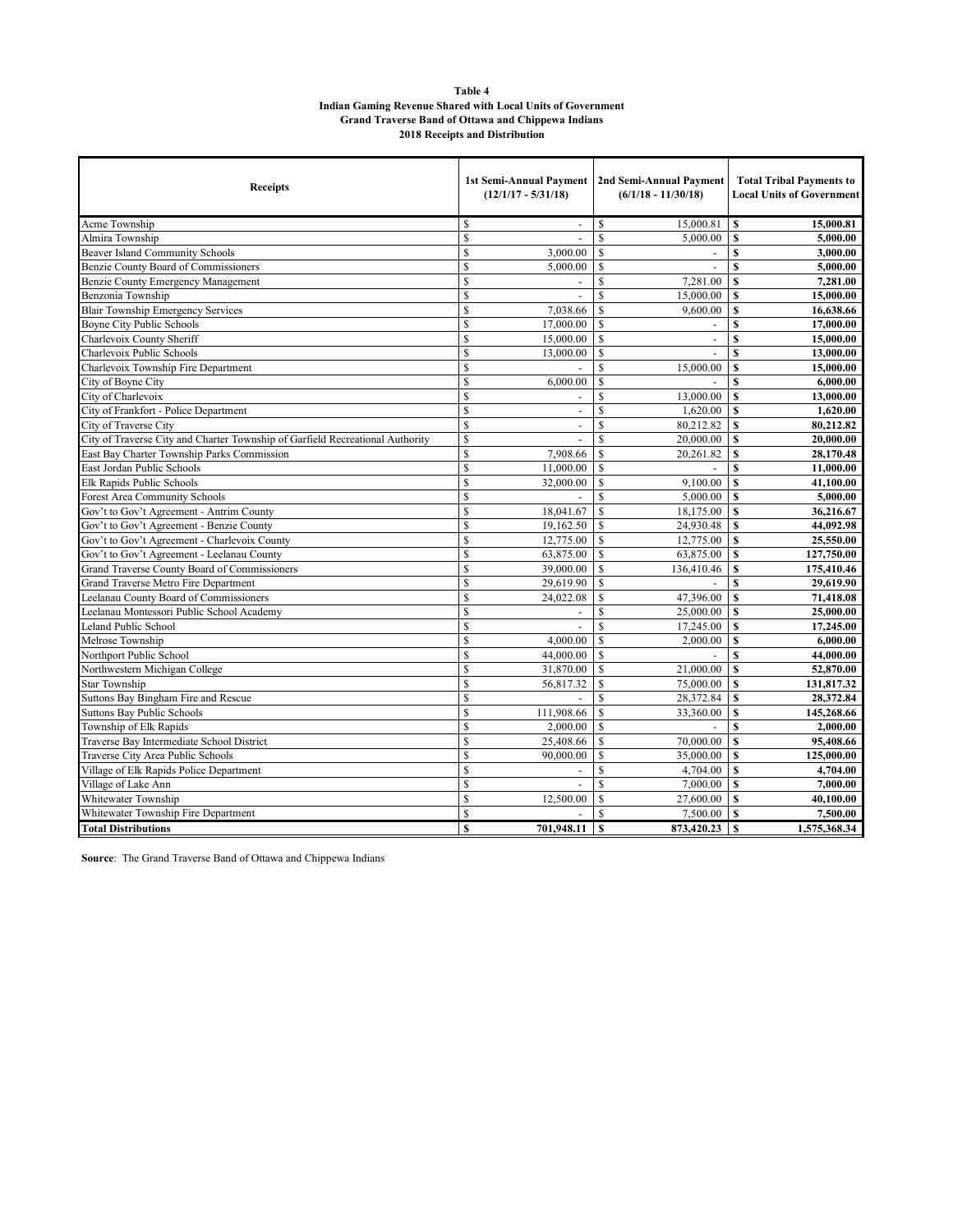#### **Table 5**

## **Indian Gaming Revenue Shared with Local Units of Government Gun Lake Tribe or Match-E-Be-Nash-She-Wish Band of Pottawatomi Indians 2018 Receipts and Distribution**

| <b>Tribal Payments to LRSB (Receipts)</b>       |  |                |  |  |  |  |  |  |  |  |
|-------------------------------------------------|--|----------------|--|--|--|--|--|--|--|--|
| Period                                          |  | <b>Amounts</b> |  |  |  |  |  |  |  |  |
| $1st$ Semi-Annual Payment (10/1/17 - 3/31/18)   |  | 2,134,001.35   |  |  |  |  |  |  |  |  |
| $2^{nd}$ Semi-Annual Payment (4/1/18 - 9/30/18) |  | 2,261,699.37   |  |  |  |  |  |  |  |  |
| <b>Total Payments</b>                           |  | 4,395,700.72   |  |  |  |  |  |  |  |  |

| <b>LRSB Distributions</b>               |    |                |  |  |  |  |  |  |
|-----------------------------------------|----|----------------|--|--|--|--|--|--|
|                                         |    | <b>Amounts</b> |  |  |  |  |  |  |
| Allegan Area Educational Service Agency | \$ | 372,749.00     |  |  |  |  |  |  |
| <b>Administration Costs</b>             | \$ | 13,873.00      |  |  |  |  |  |  |
| <b>Allegan County</b>                   | \$ | 832,805.00     |  |  |  |  |  |  |
| City Of Wayland                         | \$ | 36,096.00      |  |  |  |  |  |  |
| Dorr Township                           | \$ | 36,096.00      |  |  |  |  |  |  |
| Hopkins Township                        | \$ | 36,096.00      |  |  |  |  |  |  |
| Leighton Township                       | \$ | 36,096.00      |  |  |  |  |  |  |
| Martin Township                         | \$ | 36,096.00      |  |  |  |  |  |  |
| Wayland Area EMS                        | \$ | 15,693.00      |  |  |  |  |  |  |
| Wayland Union Schools                   | \$ | 1,960,787.00   |  |  |  |  |  |  |
| Wayland Township                        | \$ | 984,200.00     |  |  |  |  |  |  |
| Yankee Springs                          | \$ | 36,096.00      |  |  |  |  |  |  |
| <b>Total Distributions</b>              | \$ | 4,396,683.00   |  |  |  |  |  |  |

**Source:** Match-E-Be-Nash-She-Wish Wayland Township Area Local Revenue Sharing Board's Audited Financial Statements for the year ended September 30, 2018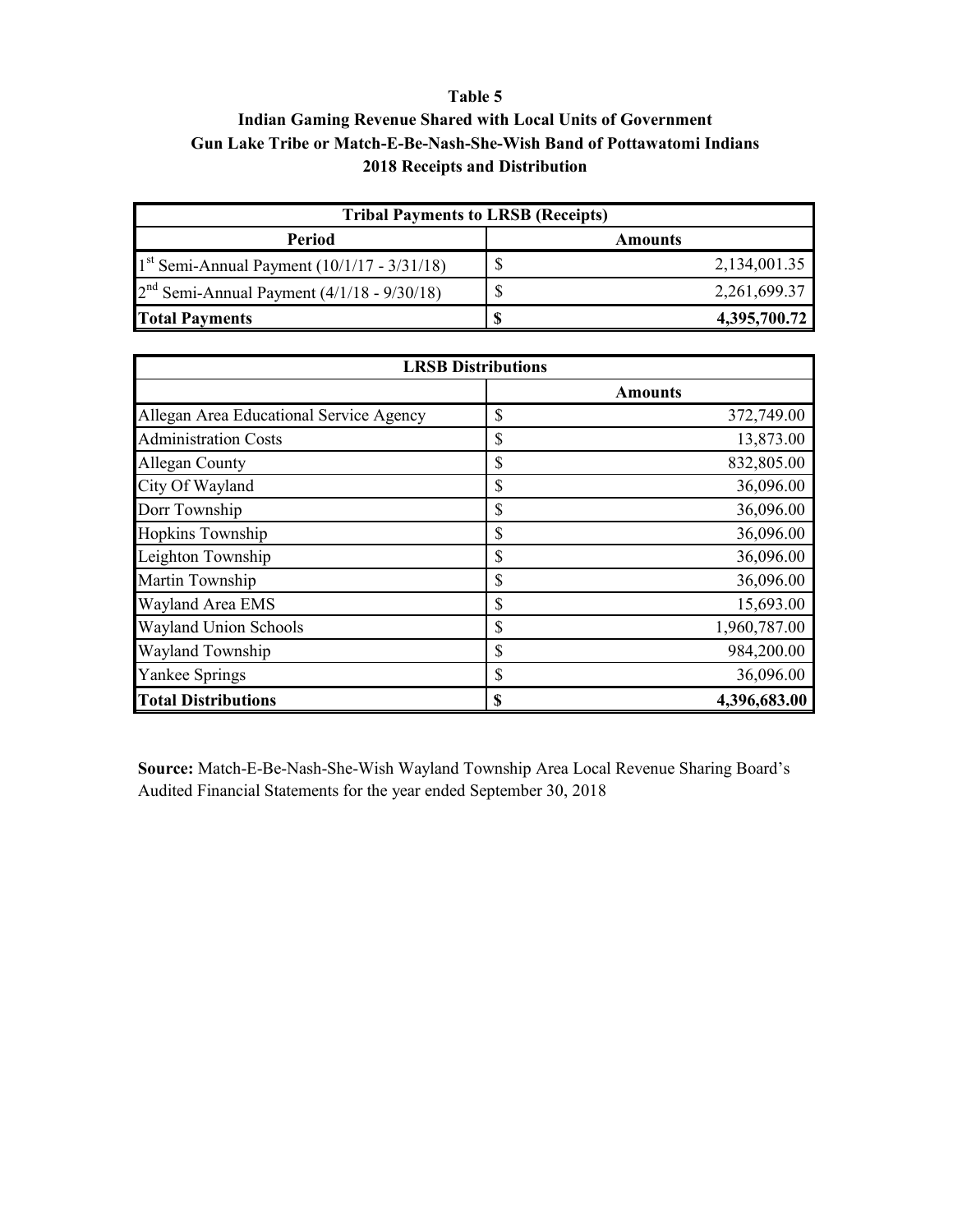#### **2018 Receipts and Distribution Hannahville Indian Community Indian Gaming Revenue Shared with Local Units of Government Table 6**

| <b>Receipts</b>                           |                          | 1st Semi-Annual<br>Payment<br>$(10/1/17 - 3/31/18)$ |                         | 2nd Semi-Annual<br>Payment<br>$(4/1/18 - 9/30/18)$ |                         | <b>Total Tribal Payments</b><br>to Local Units of<br>Government |
|-------------------------------------------|--------------------------|-----------------------------------------------------|-------------------------|----------------------------------------------------|-------------------------|-----------------------------------------------------------------|
| <b>Bark River Township</b>                | \$                       | 14,651.00                                           | \$                      | 9,000.00                                           | $\mathbf S$             | 23,651.00                                                       |
| <b>Bark River Harris School</b>           | \$                       | 12,500.00                                           | \$                      | 70,000.00                                          | \$                      | 82,500.00                                                       |
| Bay De Noc Community College              | $\overline{\mathcal{S}}$ | 60,815.56                                           | \$                      | 39,919.00                                          | \$                      | 100,734.56                                                      |
| <b>Brampton Township</b>                  | $\overline{\mathcal{S}}$ |                                                     | \$                      | 5,000.00                                           | \$                      | 5,000.00                                                        |
| Carney Nadeau Public School               | $\overline{\$}$          | 16,118.00                                           | $\overline{\mathbb{S}}$ | 25,500.00                                          | \$                      | 41,618.00                                                       |
| City of Escanaba                          | $\overline{\$}$          | 14,500.00                                           | $\overline{\mathbb{S}}$ | 9,500.00                                           | \$                      | 24,000.00                                                       |
| City of Gladstone                         | $\overline{\$}$          | 6,500.00                                            | $\overline{\mathbb{S}}$ |                                                    | \$                      | 6,500.00                                                        |
| City of Menominee                         | $\overline{\$}$          | 13,000.00                                           | $\overline{\mathbb{S}}$ | 10,860.00                                          | \$                      | 23,860.00                                                       |
| Daggett Township                          | $\overline{\$}$          | 2,000.00                                            | $\overline{\mathbb{S}}$ | 4,000.00                                           | $\overline{\mathbf{S}}$ | 6,000.00                                                        |
| Delta Area Transit Authority              | $\overline{\$}$          | 3,200.04                                            | $\overline{\$}$         |                                                    | \$                      | 3,200.04                                                        |
| Delta County                              | \$                       | 116,000.00                                          | $\overline{\mathbb{S}}$ | 103,500.00                                         | \$                      | 219,500.00                                                      |
| Delta Schoolcraft ISD                     | \$                       | 10,000.00                                           | $\overline{\mathbb{S}}$ | 20,000.00                                          | \$                      | 30,000.00                                                       |
| Escanaba Area Public Schools              | \$                       | 3,210.00                                            | $\overline{\mathbb{S}}$ | 10,036.00                                          | \$                      | 13,246.00                                                       |
| Escanaba Township Volunteer               | $\overline{\mathcal{S}}$ | 3,000.00                                            | $\overline{\mathbb{S}}$ |                                                    | \$                      | 3,000.00                                                        |
| Faithorn Township                         | $\overline{\mathcal{S}}$ | 3,000.00                                            | $\overline{\mathbb{S}}$ |                                                    | $\overline{\mathbf{s}}$ | 3,000.00                                                        |
| Ford River Township                       | $\overline{\mathbb{S}}$  | 3,000.00                                            | $\overline{\mathbb{S}}$ | 5,000.00                                           | $\overline{\mathbf{S}}$ | 8,000.00                                                        |
| Gladstone Public School                   | $\overline{\$}$          | 9,300.00                                            | $\overline{\mathbb{S}}$ | 13,515.00                                          | \$                      | 22,815.00                                                       |
| Gourley Township                          | $\overline{\$}$          | 10,000.00                                           | $\overline{\mathbb{S}}$ |                                                    | \$                      | 10,000.00                                                       |
| Harris Township                           | $\overline{\$}$          |                                                     | \$                      | 24,736.60                                          | $\overline{\mathbf{s}}$ | 24,736.60                                                       |
| Masonville Township                       | $\overline{\$}$          | 3,000.00                                            | \$                      |                                                    | \$                      | 3,000.00                                                        |
| Mellen Township Volunteer Fire Department | $\overline{\mathcal{S}}$ | 3,850.00                                            | $\overline{\mathbb{S}}$ |                                                    | $\overline{\mathbf{S}}$ | 3,850.00                                                        |
| Menominee County                          | \$                       | 21,975.00                                           | \$                      | 30,000.00                                          | \$                      | 51,975.00                                                       |
| Menominee County ISD                      | $\overline{\mathbb{S}}$  | 6,500.00                                            | $\overline{\mathbb{S}}$ | 8,250.00                                           | \$                      | 14,750.00                                                       |
| Menominee County Parks and Recreation     | $\overline{\$}$          | 2,500.00                                            | $\overline{\mathbb{S}}$ |                                                    | \$                      | 2,500.00                                                        |
| Menominee County Road Commission          | $\overline{\$}$          | 10,000.00                                           | $\overline{\mathbb{S}}$ | 20,000.00                                          | \$                      | 30,000.00                                                       |
| Menominee County Sheriff Department       | $\overline{\$}$          | 51,646.00                                           | $\overline{\mathbb{S}}$ | 20,572.00                                          | $\overline{\mathbf{S}}$ | 72,218.00                                                       |
| Nadeau Township                           | $\overline{\$}$          | 2,679.00                                            | \$                      | 5,000.00                                           | \$                      | 7,679.00                                                        |
| Nah Tah Wahsh Public School               | $\overline{\$}$          | 29,449.00                                           | $\overline{\mathbb{S}}$ | 46,980.00                                          | $\overline{\mathbf{S}}$ | 76,429.00                                                       |
| North Central Area School District        | \$                       |                                                     | \$                      | 12,773.00                                          | \$                      | 12,773.00                                                       |
| North Central Board of Education          | \$                       | 7,500.00                                            | \$                      |                                                    | \$                      | 7,500.00                                                        |
| Spalding Township                         | \$                       | 6,500.00                                            | \$                      | 10,000.00                                          | \$                      | 16,500.00                                                       |
| Stephenson Area Public Schools            | \$                       | 1,500.00                                            | \$                      |                                                    | \$                      | 1,500.00                                                        |
| <b>UP State Fair Authority</b>            | \$                       | 30,700.00                                           | \$                      | 34,000.00                                          | \$                      | 64,700.00                                                       |
| <b>Total Distributions</b>                | \$                       | 478,593.60                                          | $\mathbf S$             | 538,141.60                                         | \$                      | 1,016,735.20                                                    |

**Source**: Hannahville Indian Community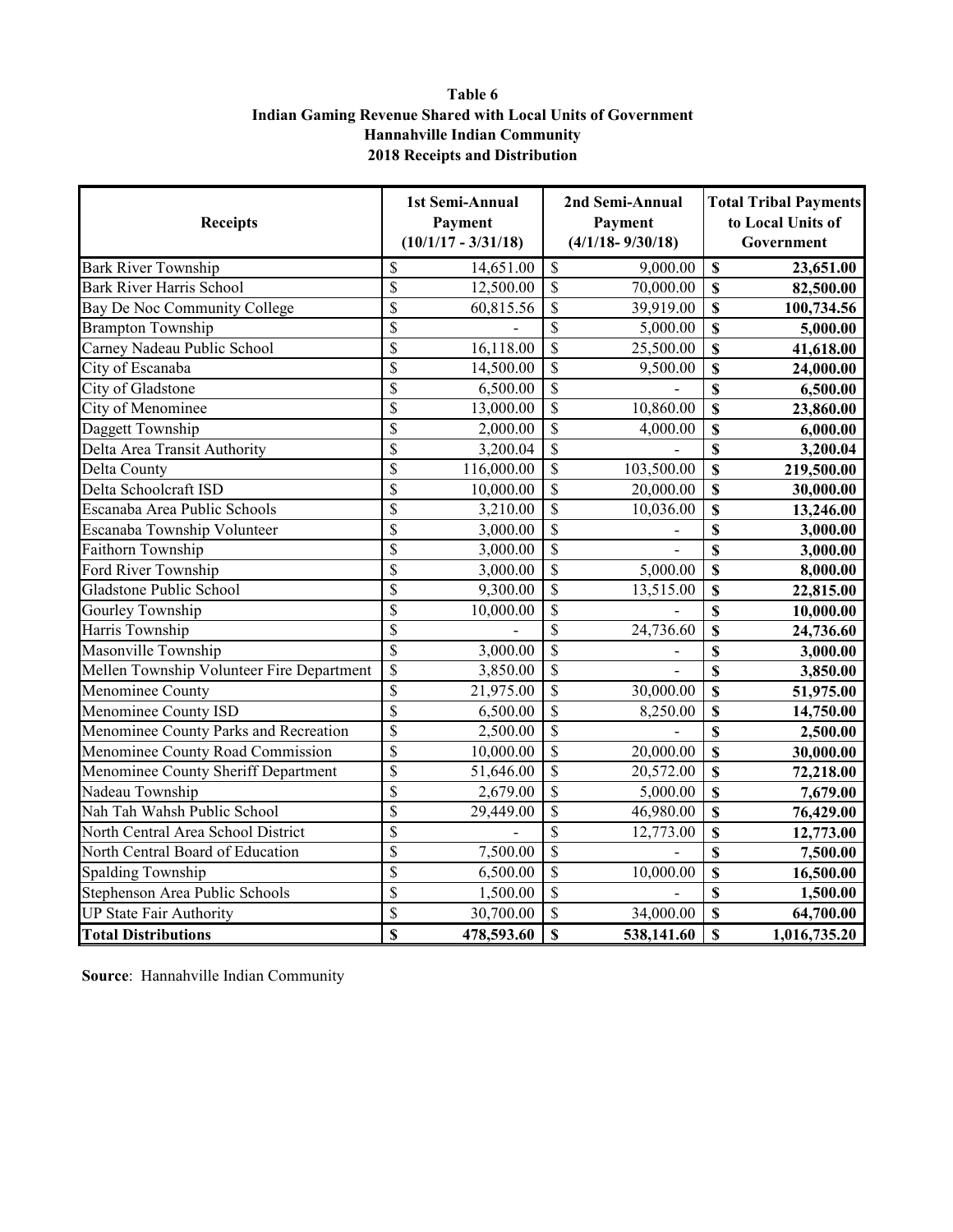#### **Table 7 Indian Gaming Revenue Shared with Local Units of Government Keweenaw Bay Indian Community 2018 Receipts and Distribution**

| <b>Receipts</b>                                                 |               | 1st Semi-Annual<br>Payment<br>$(10/1/17 - 3/31/18)$ |                          | 2nd Semi-Annual<br>Payment<br>$(4/1/18 - 9/30/18)$ |              | <b>Total Tribal</b><br><b>Payments to</b><br><b>Local Units of</b><br>Government |
|-----------------------------------------------------------------|---------------|-----------------------------------------------------|--------------------------|----------------------------------------------------|--------------|----------------------------------------------------------------------------------|
| Baraga Area Schools                                             | \$            | 38,867.01                                           | <sup>\$</sup>            | 36,151.03                                          | S            | 75,018.04                                                                        |
| Baraga County                                                   | <sup>\$</sup> |                                                     | \$                       | 31,632.16                                          | $\mathbf{s}$ | 31,632.16                                                                        |
| <b>Baraga County Treasurer</b>                                  | \$            | 32,284.35                                           | \$                       |                                                    | \$           | 32,284.35                                                                        |
| Baraga Township                                                 | \$            | 13,005.07                                           | \$                       | 12,426.92                                          | \$           | 25,431.99                                                                        |
| Baraga Township-Bay Ambulance                                   | \$            |                                                     | \$                       | 12,500.00                                          | $\mathbf S$  | 12,500.00                                                                        |
| Chocolay Township/Fire/Police/PWD/Community Projects            | \$            | 45,000.00                                           | \$                       | 138,460.06                                         | $\mathbf S$  | 183,460.06                                                                       |
| Chocolay Township/Water Tower                                   | \$            | 25,000.00                                           | \$                       |                                                    | \$           | 25,000.00                                                                        |
| City of Marquette/Fire Dept.                                    | \$            | 2,500.00                                            | \$                       |                                                    | S            | 2,500.00                                                                         |
| City of Marquette/Room At The Inn                               | \$            |                                                     | \$                       | 5,000.00                                           | $\mathbf{s}$ | 5,000.00                                                                         |
| City of Marquette/YMCA                                          | \$            | 2,000.00                                            | $\overline{\mathcal{S}}$ |                                                    | \$           | 2,000.00                                                                         |
| County of Marquette-CAAM                                        | \$            | 5,000.00                                            | \$                       |                                                    | $\mathbf S$  | 5,000.00                                                                         |
| County of Marquette-CNAS                                        | \$            | 8.000.00                                            | \$                       | 8,500.00                                           | $\mathbf{s}$ | 16,500.00                                                                        |
| County of Marquette-Health Dept. & Drug Disposal                | \$            | 2,662.00                                            | \$                       |                                                    | \$           | 2,662.00                                                                         |
| County of Marquette-Dental                                      | \$            | 2,500.00                                            | \$                       |                                                    | $\mathbf S$  | 2,500.00                                                                         |
| County of Marquette-Superior Watershed Partnership              | \$            | 28,000.00                                           | \$                       | $\blacksquare$                                     | \$           | 28,000.00                                                                        |
| County of Marquette-UPAWS                                       | \$            | 5,000.00                                            | \$                       |                                                    | \$           | 5,000.00                                                                         |
| L'Anse Area Schools                                             | \$            | 19,398.57                                           | $\mathcal{S}$            | 19,205.24                                          | $\mathbf S$  | 38,603.81                                                                        |
| L'Anse Township                                                 | \$            |                                                     | \$                       | 2,259.44                                           | S            | 2,259.44                                                                         |
| L'Anse Township Treasure                                        | \$            | 2,186.58                                            | \$                       |                                                    | \$           | 2,186.58                                                                         |
| Marquette Area Public Schools/Title VII Native Amer. Educ. Prg. | \$            |                                                     | \$                       | 6,500.00                                           | $\mathbf S$  | 6,500.00                                                                         |
| Marquette County/Lake Superior Life Care and Hospice Program    | \$            | $\overline{\phantom{a}}$                            | \$                       | 2,500.00                                           | $\mathbf{s}$ | 2,500.00                                                                         |
| Michigamme Township/Library                                     | \$            |                                                     | \$                       | 3.500.00                                           | $\mathbf S$  | 3,500.00                                                                         |
| Onota Township/U.P. Central Trails                              | \$            | 10,467.63                                           | \$                       |                                                    | \$           | 10,467.63                                                                        |
| Powell Township/Recreation Network                              | \$            | 10,000.00                                           | \$                       |                                                    | $\mathbf{s}$ | 10,000.00                                                                        |
| Village of Baraga                                               | \$            | 9,997.71                                            | <sup>\$</sup>            | 16,567.48                                          | $\mathbf S$  | 26,565.19                                                                        |
| Village of L'Anse                                               | \$            | 1,600.70                                            | $\mathcal{S}$            | 1,129.72                                           | $\mathbf S$  | 2,730.42                                                                         |
| <b>Total Distributions</b>                                      | \$            | 263,469.62                                          | <b>S</b>                 | 296,332.05                                         | S            | 559,801.67                                                                       |

**Source**: Keweenaw Bay Indian Community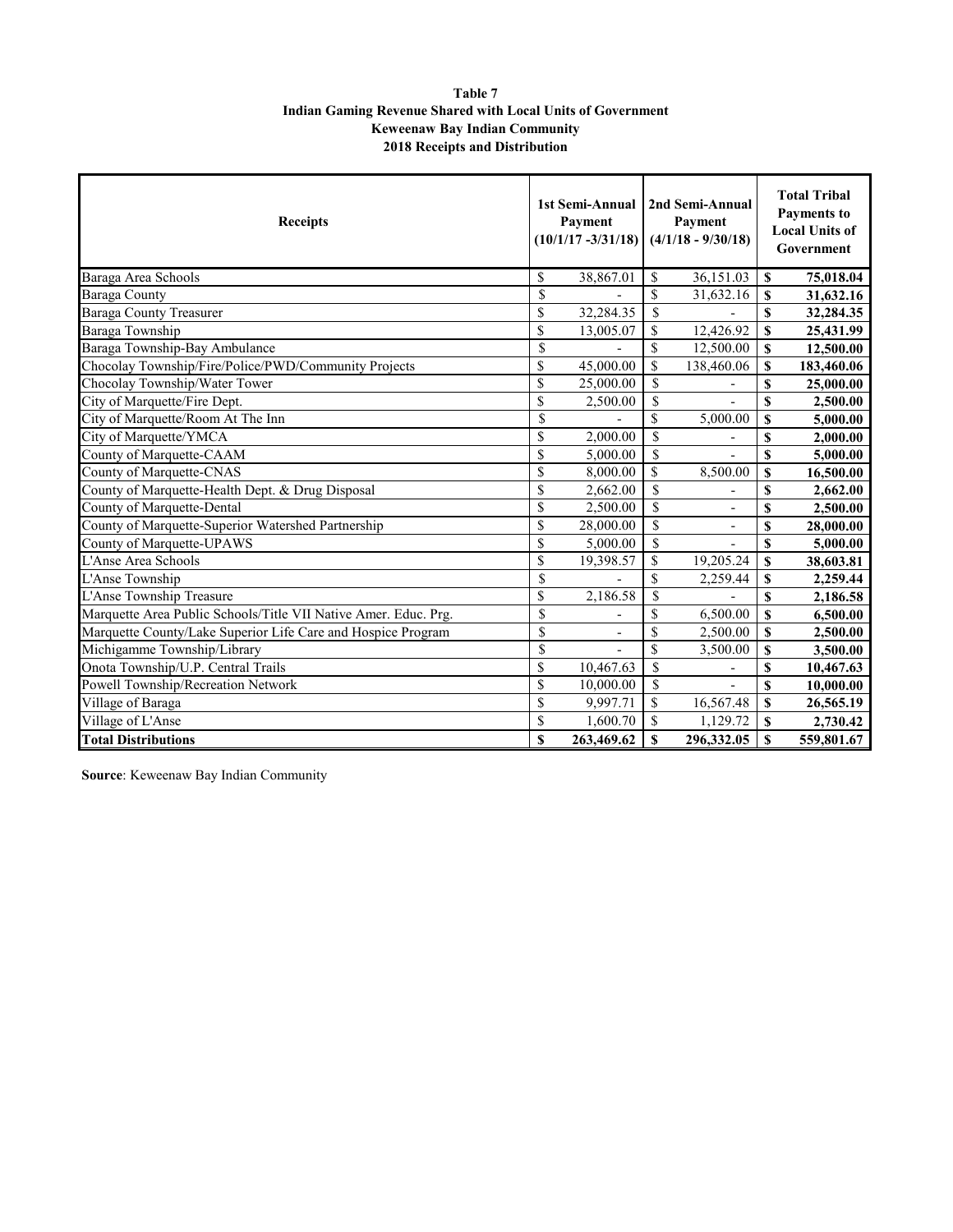### **2018 Receipts and Distribution Lac Vieux Desert Band of Lake Superior Chippewa Indians Indian Gaming Revenue Shared with Local Units of Government Table 8**

| <b>Receipts</b>            |    | 1st Semi-Annual<br>Payment<br>$(1/1/18 - 6/30/18)$ |          | 2nd Semi-Annual<br>Payment<br>$(7/1/18 - 12/31/18)$ | <b>Total Tribal Payments</b><br>to Local Units of<br>Government |            |  |
|----------------------------|----|----------------------------------------------------|----------|-----------------------------------------------------|-----------------------------------------------------------------|------------|--|
| Gogebic County             |    | 7,213.30                                           |          | 18,101.93                                           |                                                                 | 25,315.23  |  |
| <b>GOISD</b>               |    | 3,909.00                                           |          | 3,909.00                                            | ъ.                                                              | 7,818.00   |  |
| Interior Township          |    | 10,000.00                                          | \$       |                                                     |                                                                 | 10,000.00  |  |
| <b>Iron County</b>         | ۰ħ | 25,000.00                                          | \$       |                                                     | ۰Ν                                                              | 25,000.00  |  |
| Ironwood High School       | ۰D | 8,490.00                                           | \$       |                                                     |                                                                 | 8,490.00   |  |
| McMillian Township         | D  |                                                    | <b>S</b> | 1,000.00                                            |                                                                 | 1,000.00   |  |
| Watersmeet School Dist.    | J. | 14,746.87                                          | \$.      | 27,019.39                                           | S                                                               | 41,766.26  |  |
| Watersmeet Township        | ۰D | 69,500.00                                          |          | 89,336.97                                           | S                                                               | 158,836.97 |  |
| <b>Total Distributions</b> |    | 138,859.17                                         |          | 139,367.29                                          |                                                                 | 278,226.46 |  |

**Source**: Lac Vieux Desert Band of Lake Superior Chippewa Indians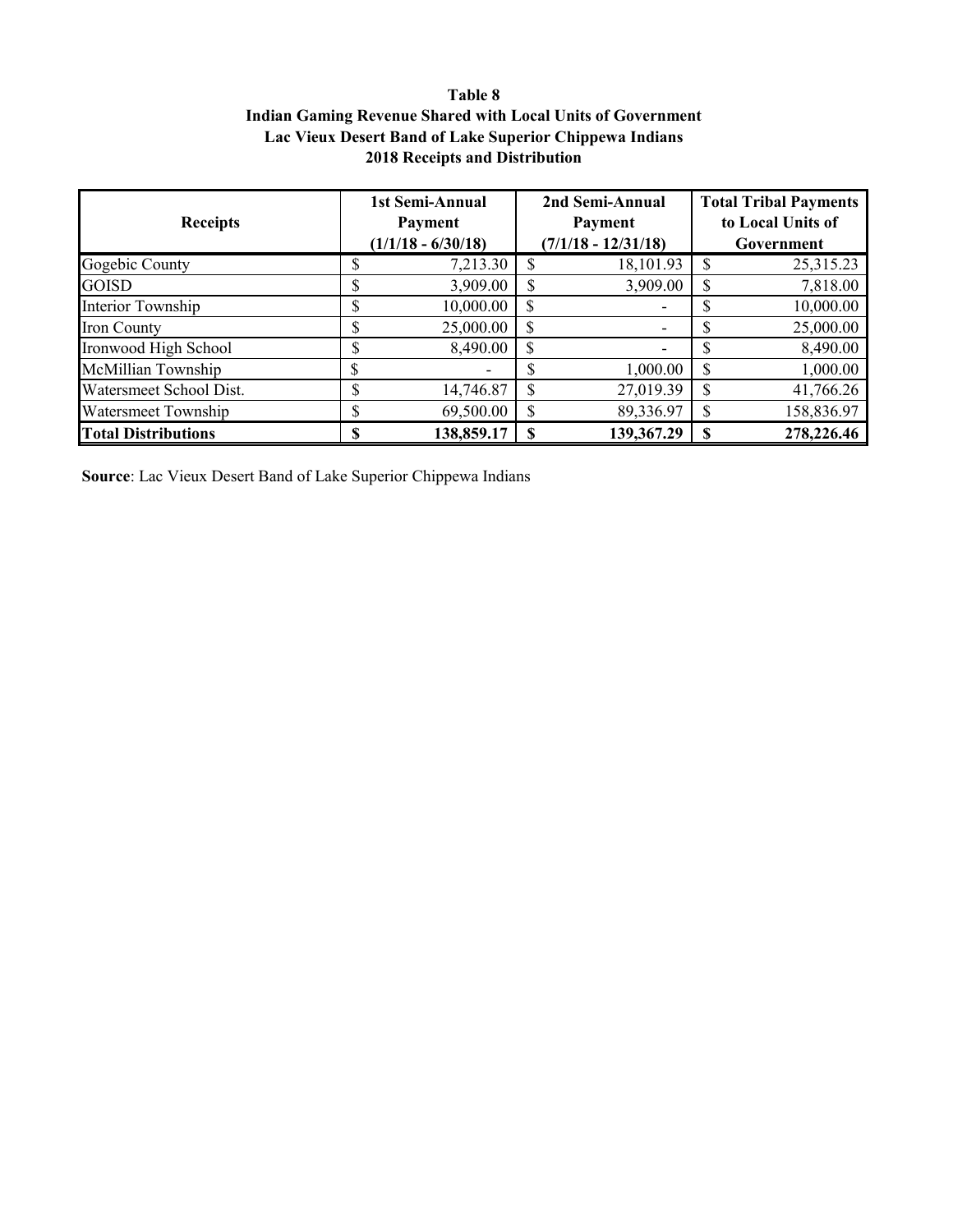## **Indian Gaming Revenue Shared with Local Units of Government Table 9 2018 Receipts and Distribution Little River Band of Ottawa Indians**

| <b>Tribal Payments to LRSB (Receipts)</b>     |  |                |  |  |  |  |  |  |  |
|-----------------------------------------------|--|----------------|--|--|--|--|--|--|--|
| <b>Period</b>                                 |  | <b>Amounts</b> |  |  |  |  |  |  |  |
| $1st$ Semi-Annual Payment (10/1/17 - 3/31/18) |  | 737,836.64     |  |  |  |  |  |  |  |
| $2nd$ Semi-Annual Payment (4/1/18 - 9/30/18)  |  | 960,976.00     |  |  |  |  |  |  |  |
| <b>Total Payments</b>                         |  | 1,698,812.64   |  |  |  |  |  |  |  |

| <b>LRSB Distributions</b>    |    |                |  |
|------------------------------|----|----------------|--|
|                              |    | <b>Amounts</b> |  |
| <b>Administrative Fees</b>   | \$ | 36,090.85      |  |
| Arcadia Township             | \$ | 3,496.00       |  |
| Bear Lake Township           | \$ | 6,000.00       |  |
| City of Manistee             | \$ | 35,997.96      |  |
| Cleon Township               | \$ | 40,000.00      |  |
| Manistee Area Public Schools | \$ | 786,254.85     |  |
| Manistee County              | \$ | 403,170.55     |  |
| Manistee ISD                 | \$ | 89,303.02      |  |
| Manistee Township            | \$ | 77,918.76      |  |
| Norman Township              | \$ | 21,384.58      |  |
| Onekama Township             | \$ | 8,180.00       |  |
| <b>Stronach Township</b>     | \$ | 3,105.02       |  |
| Village of Bear Lake         | \$ | 16,532.53      |  |
| Village of Eastlake          | \$ | 15,000.00      |  |
| West Shore Community College | \$ | 120,003.85     |  |
| <b>Total Distributions</b>   | \$ | 1,662,437.97   |  |

**Source**: Little River Band of Ottawa Indians and Manistee Local Revenue Sharing Board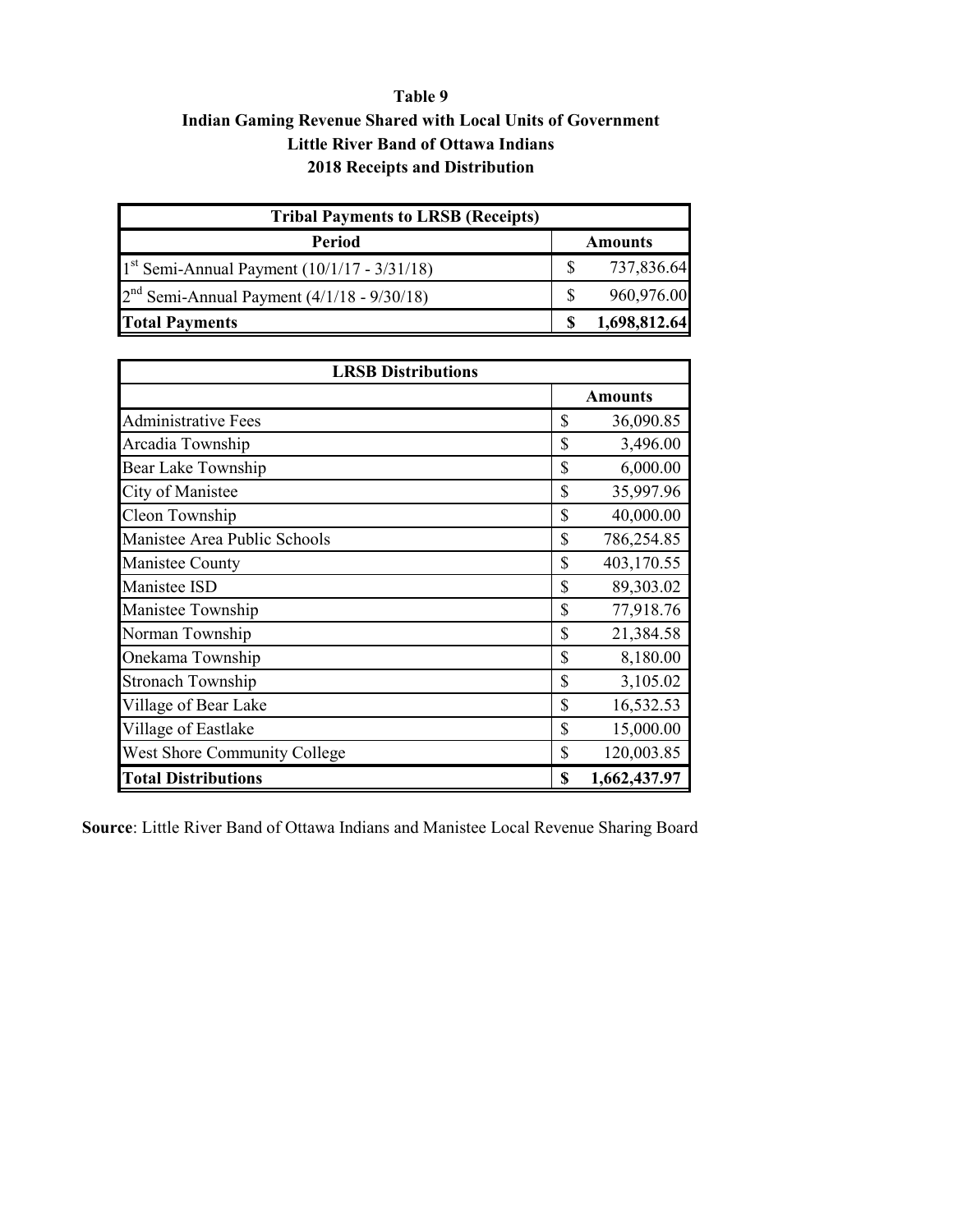#### **Table 10 Indian Gaming Revenue Shared with Local Units of Government Little Traverse Bay Bands of Odawa Indians 2018 Receipts and Distribution**

| <b>Tribal Payments to LRSB (Receipts)</b>                   |   |                |  |  |
|-------------------------------------------------------------|---|----------------|--|--|
| Period                                                      |   | <b>Amounts</b> |  |  |
| 1st Semi-Annual Payment (1/1/18 - 6/30/18) - Petoskey       | S | 437,803.71     |  |  |
| 2nd Semi-Annual Payment (7/1/18 - 12/31/18) - Petoskey      |   | 515,058.37     |  |  |
| <b>Petoskey Annual Total</b>                                | S | 952,862.08     |  |  |
| 1st Semi-Annual Payment (1/1/18 - 6/30/18) - Mackinaw City  |   | 4,693.89       |  |  |
| 2nd Semi-Annual Payment (7/1/18 - 12/31/18) - Mackinaw City |   | 36,830.58      |  |  |
| <b>Mackinaw Annual Total</b>                                |   | 41,524.47      |  |  |
| <b>Total Payments</b>                                       |   | 994,386.55     |  |  |

| <b>LRSB Distributions - Petoskey</b>        |               |                |  |
|---------------------------------------------|---------------|----------------|--|
|                                             |               | <b>Amounts</b> |  |
| <b>Administration Cost</b>                  | \$            | 5,183.32       |  |
| <b>Bear Creek Township</b>                  | \$            | 3,150.00       |  |
| <b>Bliss Township</b>                       | \$            | 2,000.00       |  |
| Char-Em Intermediate                        | \$            | 65,163.99      |  |
| City of Petoskey Parks & Rec                | \$            | 10,000.00      |  |
| City of Petoskey Public Safety              | \$            | 28,415.00      |  |
| <b>Emmet County</b>                         | \$            | 124,258.67     |  |
| Emmet County, Dept of Public Works          | \$            | 1,300.00       |  |
| <b>Emmet County EMS</b>                     | \$            | 10,022.43      |  |
| <b>Emmet County Sheriff's Gaming Deputy</b> | \$            | 35,277.05      |  |
| Emmet County - S.A.N.E                      | \$            | 35,277.05      |  |
| Greenwood Cemetery                          | <sup>\$</sup> | 11,083.10      |  |
| Harbor Hall                                 | \$            | 13,815.28      |  |
| Harbor Springs Police                       | <sup>\$</sup> | 1,000.00       |  |
| Carp Lake Township                          | \$            | 2,000.00       |  |
| North Central Michigan College              | \$            | 55,206.65      |  |
| Northern MI Community Mediation             | \$            | 3,500.00       |  |
| Pellston Fire Department                    | \$            | 5,000.00       |  |
| Petoskey Public Schools                     | \$            | 473,646.76     |  |
| <b>Resort Township</b>                      | \$            | 46,558.39      |  |
| <b>Resort-Bear Creek Fire</b>               | \$            | 50,381.98      |  |
| Springvale Township                         | \$            | 7,000.00       |  |
| <b>Total Petoskey Annual Distributions</b>  | S             | 989,239.67     |  |

| <b>LRSB Distributions - Mackinaw</b>   |   |            |  |  |
|----------------------------------------|---|------------|--|--|
|                                        |   | Amounts    |  |  |
| <b>Administration Cost</b>             |   | 406.14     |  |  |
| Total Mackinaw Annual Distributions*   |   | 406.14     |  |  |
| <b>Total LRSB Annual Distributions</b> | S | 989,645.81 |  |  |

**\*** Emmet County Local Revenue Sharing Board (LRSB) received the \$4,693 payment from the tribe for the Mackinaw City location in fiscal year 2018 and elected to distribute the remainder of those funds in future periods. Due to timing differences, the LRSB receives the second semi-annual period payments noted above and distributes those funds in the subsequent year.

**Source:** Little Traverse Bay Bands of Odawa Indians and Emmet County Local Revenue Sharing Board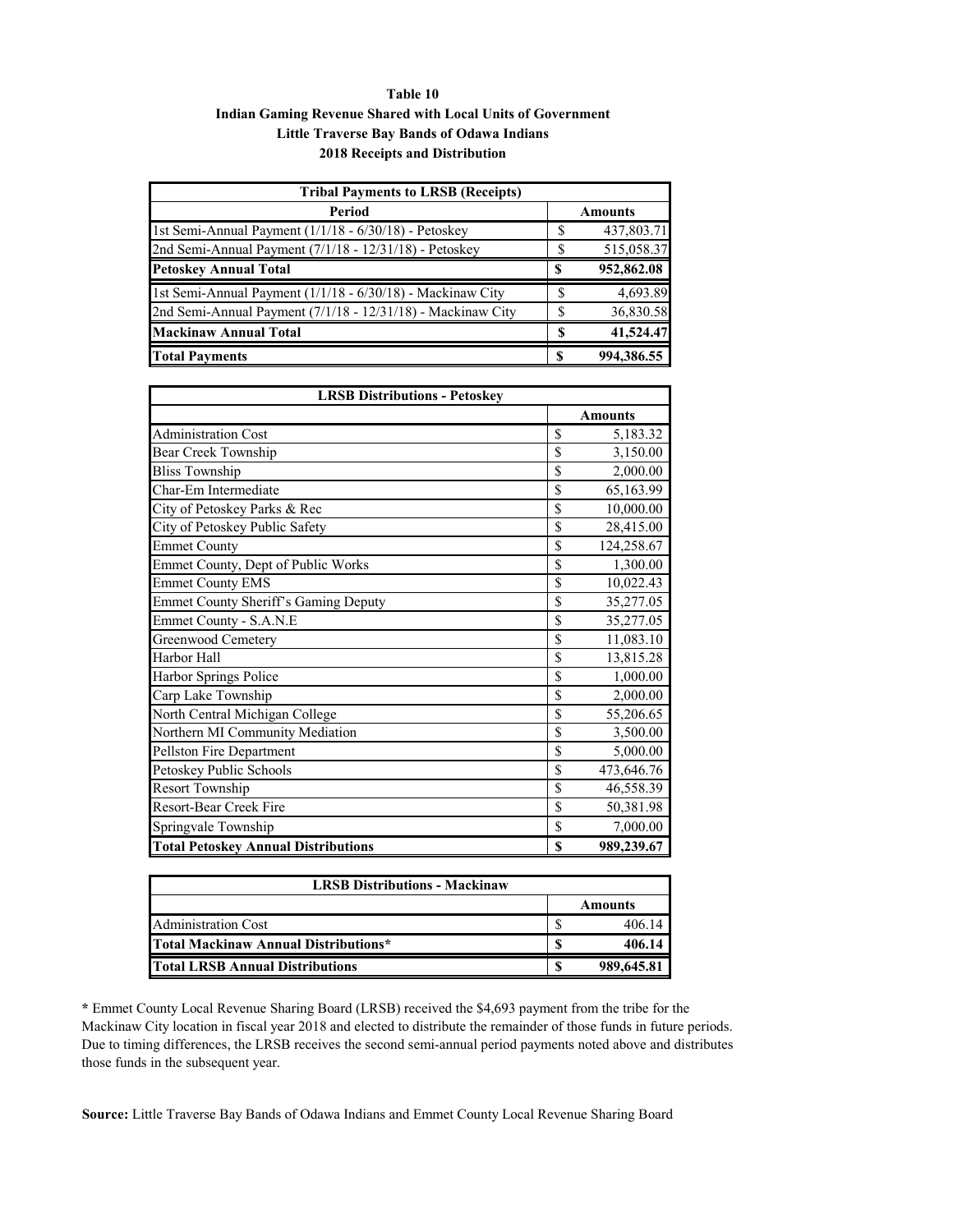## **Table 11 Indian Gaming Revenue Shared with Local Units of Government Nottawaseppi Huron Band of Potawatomi Indians 2018 Receipts and Distribution**

| <b>Tribal Payments to LRSB (Receipts)</b>            |  |              |  |  |
|------------------------------------------------------|--|--------------|--|--|
| Period<br>Amounts                                    |  |              |  |  |
| Annual Payment                                       |  | 5,748,671.84 |  |  |
| <b>Total Annual Payments (1/1/2018 - 12/31/18)</b> * |  | 5,748,671.84 |  |  |

| <b>LRSB Distributions</b>                |    |                |  |  |
|------------------------------------------|----|----------------|--|--|
|                                          |    | <b>Amounts</b> |  |  |
| Administrative - Other                   | \$ | 32,915.00      |  |  |
| Athens Area Schools                      | \$ | 111,665.00     |  |  |
| Athens Township                          | \$ | 170,339.00     |  |  |
| Athens, Village of                       | \$ | 53,064.00      |  |  |
| <b>Battle Creek Public Schools</b>       | \$ | 31,838.00      |  |  |
| Battle Creek, City of                    | \$ | 95,514.00      |  |  |
| Calhoun County Administration            | \$ | 472,945.00     |  |  |
| Calhoun County Medical Care Facility     | \$ | 21,827.00      |  |  |
| Calhoun County Road Department           | \$ | 170,311.00     |  |  |
| Calhoun County Senior Services Office    | \$ | 65,534.00      |  |  |
| <b>Calhoun County Veterans' Services</b> | \$ | 8,794.00       |  |  |
| Calhoun Intermediate School District     | \$ | 545,742.00     |  |  |
| <b>Emmett Charter Township</b>           | \$ | 720,430.00     |  |  |
| Harper Creek Community Schools           | \$ | 2,195,227.00   |  |  |
| Kellogg Community College                | \$ | 317,788.00     |  |  |
| Lakeview School District                 | \$ | 21,225.00      |  |  |
| Marshall Public Schools                  | \$ | 31,837.00      |  |  |
| Marshall Township                        | \$ | 159,191.00     |  |  |
| Marshall, City of                        | \$ | 95,514.00      |  |  |
| <b>Union City Community Schools</b>      | \$ | 21,225.00      |  |  |
| Pennfield Schools                        | \$ | 21,225.00      |  |  |
| Willard Public Library                   | \$ | 170,554.00     |  |  |
| <b>Total Distributions</b>               | \$ | 5,534,704.00   |  |  |

\* Per the terms of their Compacts, the Nottawaseppi Huron Band and Pokagon Band remit annual payments to their respective LRSBs. Therefore, only the total annual payments for 2018 are shown.

**Source**: Nottawaseppi Huron Band of Potawatomi Indians and FireKeepers Local Revenue Sharing Board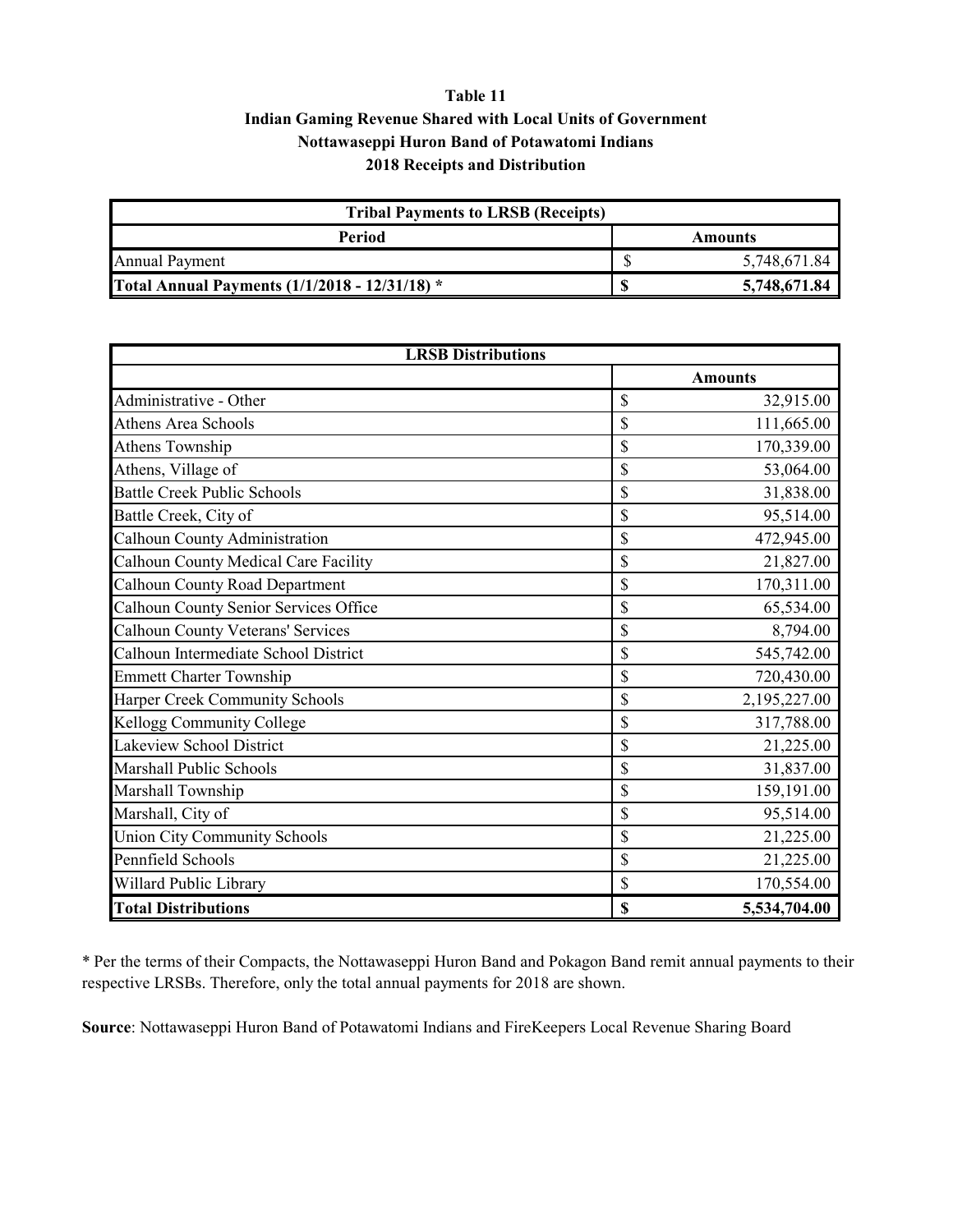#### **Table 12 Indian Gaming Revenue Shared with Local Units of Government Pokagon Band of Potawatomi Indians 2018 Receipts and Distribution**

| <b>Tribal Payments to LRSB (Receipts)</b>  |  |              |  |  |
|--------------------------------------------|--|--------------|--|--|
| Period                                     |  |              |  |  |
| Annual Payment to New Buffalo LRSB         |  | 4.191.200.16 |  |  |
| Annual Payment to Hartford LRSB            |  | 863,522.48   |  |  |
| Annual Payment to Dowagiac LRSB            |  | 716,058.92   |  |  |
| Total Annual Payments (8/1/17 - 7/31/18) * |  | 5,770,781.56 |  |  |

| <b>Amounts</b><br><b>LRSB</b> Totals<br>\$<br>20,956.00<br>Administrative & Operating Costs<br>\$<br><b>Berrien County</b><br>606,106.77<br>$\mathbf S$<br>Berrien Regional Education Service Agency<br>214,650.87<br>Chikaming Township<br>\$<br>145,477.11<br>\$<br>Grand Beach Village<br>29,095.42<br>\$<br>Lake Michigan College<br>205,827.38 |
|-----------------------------------------------------------------------------------------------------------------------------------------------------------------------------------------------------------------------------------------------------------------------------------------------------------------------------------------------------|
|                                                                                                                                                                                                                                                                                                                                                     |
|                                                                                                                                                                                                                                                                                                                                                     |
|                                                                                                                                                                                                                                                                                                                                                     |
|                                                                                                                                                                                                                                                                                                                                                     |
|                                                                                                                                                                                                                                                                                                                                                     |
|                                                                                                                                                                                                                                                                                                                                                     |
|                                                                                                                                                                                                                                                                                                                                                     |
| \$<br>Michiana Village<br>29,095.42                                                                                                                                                                                                                                                                                                                 |
| \$<br>New Buffalo City<br>290,954.22                                                                                                                                                                                                                                                                                                                |
| New Buffalo District Library<br>$\mathbf S$<br>71,887.71                                                                                                                                                                                                                                                                                            |
| New Buffalo Public Schools<br>\$<br>1,560,557.60                                                                                                                                                                                                                                                                                                    |
| \$<br>New Buffalo Township<br>798,376.00                                                                                                                                                                                                                                                                                                            |
| \$<br>Three Oaks Township<br>145,477.11                                                                                                                                                                                                                                                                                                             |
| $\overline{\mathbf{S}}$<br>Three Oaks Village<br>72,738.55                                                                                                                                                                                                                                                                                          |
| <b>Total New Buffalo Annual Distributions</b><br>S<br>4,191,200.16                                                                                                                                                                                                                                                                                  |
| <b>Hartford LRSB Annual Distributions</b>                                                                                                                                                                                                                                                                                                           |
| <b>LRSB</b> Total<br><b>Amounts</b>                                                                                                                                                                                                                                                                                                                 |
| Administrative & Operating Costs<br>\$<br>7,744.00                                                                                                                                                                                                                                                                                                  |
| \$<br>Hartford Public Library<br>22,368.00                                                                                                                                                                                                                                                                                                          |
| \$<br>Hartford Public Schools<br>331,338.00                                                                                                                                                                                                                                                                                                         |
| \$<br>Hartford Township<br>214,026.00                                                                                                                                                                                                                                                                                                               |
| \$<br>Hartford, City of<br>89,857.00                                                                                                                                                                                                                                                                                                                |
| \$<br>Van Buren County<br>119,365.00                                                                                                                                                                                                                                                                                                                |
| \$<br>Van Buren I.S.D.<br>78,825.00                                                                                                                                                                                                                                                                                                                 |
| <b>Total Hartford Annual Distributions</b><br>\$<br>863,523.00                                                                                                                                                                                                                                                                                      |
| <b>Dowagiac LRSB Annual Distributions</b>                                                                                                                                                                                                                                                                                                           |
| <b>LRSB</b> Total<br><b>Amounts</b>                                                                                                                                                                                                                                                                                                                 |
| <b>Funds from Prior Year</b><br>\$<br>(8,552.00)                                                                                                                                                                                                                                                                                                    |
| \$<br><b>Administration Fee</b><br>10,013.00                                                                                                                                                                                                                                                                                                        |
| \$<br>98,835.00<br>Cass County                                                                                                                                                                                                                                                                                                                      |
| \$<br>Cass County Council on Aging<br>12,004.00                                                                                                                                                                                                                                                                                                     |
| \$<br>Cass District Library<br>15,258.00                                                                                                                                                                                                                                                                                                            |
| \$<br>Dowagiac, City of<br>27,512.00                                                                                                                                                                                                                                                                                                                |
| \$<br>Dowagiac Union Schools<br>293,693.00                                                                                                                                                                                                                                                                                                          |
| \$<br>Lewis Cass Intermediate School District<br>34,293.00                                                                                                                                                                                                                                                                                          |
| \$<br>Pokagon Township<br>196,354.00                                                                                                                                                                                                                                                                                                                |
| \$<br>Southwestern Michigan College<br>36,649.00                                                                                                                                                                                                                                                                                                    |
| <b>Total Dowagiac Annual Distributions</b><br>\$<br>716,059.00                                                                                                                                                                                                                                                                                      |
| <b>Total LRSB Annual Distributions</b><br>\$<br>5,770,782.16                                                                                                                                                                                                                                                                                        |

\* Per the terms of their Compacts, the Nottawaseppi Huron Band and Pokagon Band remit annual payments to their respective LRSBs. Therefore, only the total annual payments for 2018 are shown.

**Source**: Pokagon Band of Potawatomi Indians, New Buffalo Area Local Revenue Sharing Board, Hartford Area Local Revenue Sharing Board, and Dowagiac Area Local Revenue Sharing Board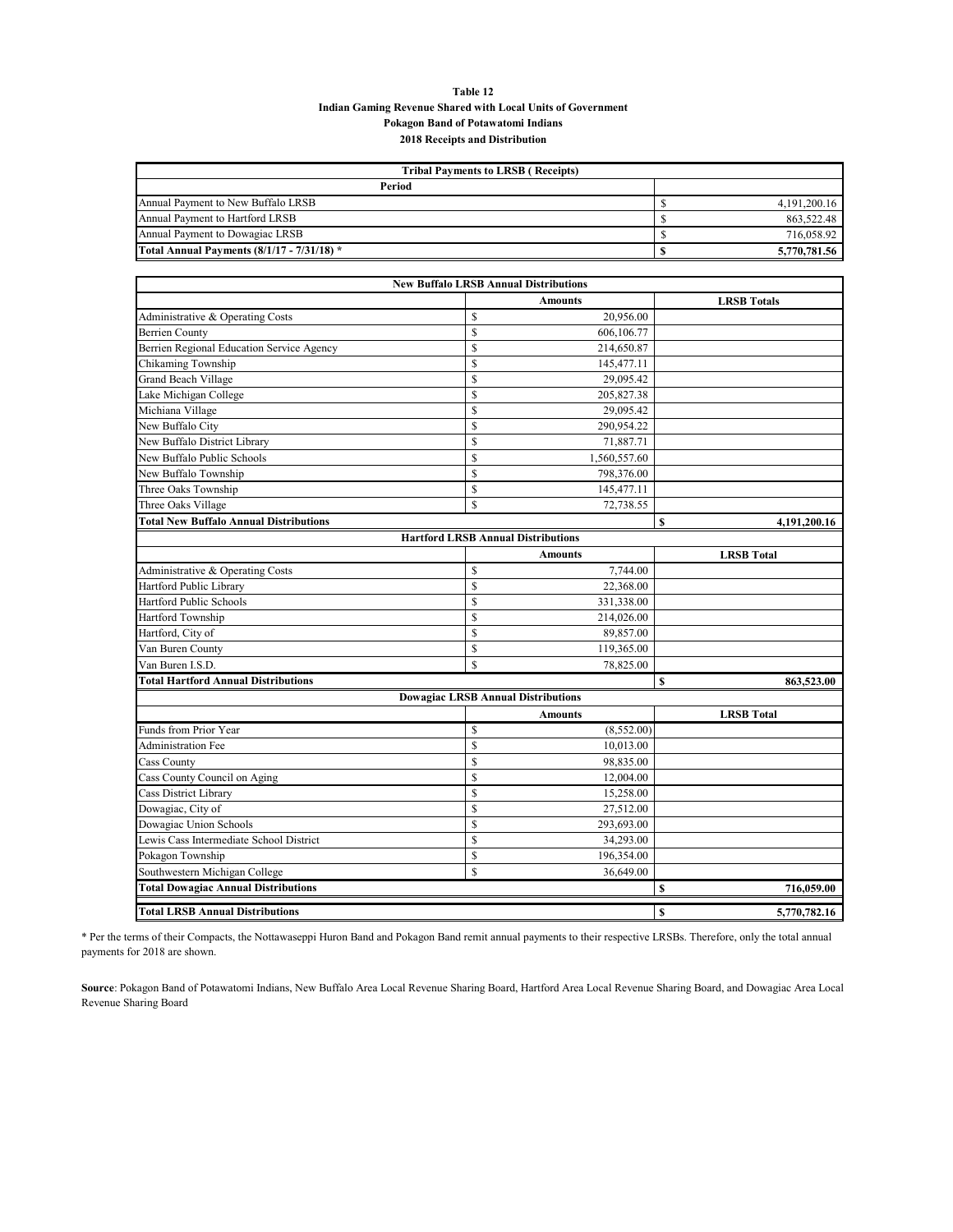#### **Indian Gaming Revenue Shared with Local Units of Government Table 13 2018 Receipts and Distribution Saginaw Chippewa Indian Tribe**

| <b>Receipts</b>                              | <b>1st Semi-Annual Payment</b> | 2nd Semi-Annual Payment | <b>Total Tribal Payments to</b>  |  |
|----------------------------------------------|--------------------------------|-------------------------|----------------------------------|--|
|                                              | $(10/1/17 - 3/31/18)$          | $(4/1/18 - 9/30/18)$    | <b>Local Units of Government</b> |  |
| Arenac County                                | \$                             | \$                      | $\mathbf S$                      |  |
|                                              | 123,254.76                     | 299,423.14              | 422,677.90                       |  |
| Arenac Township                              | \$                             | \$                      | \$                               |  |
|                                              | 1,000.00                       | 33,619.77               | 34,619.77                        |  |
| Au Gres/Sims School District                 | \$                             | \$                      | \$                               |  |
|                                              | 69,087.33                      | 75,816.50               | 144,903.83                       |  |
| Au Gres Township                             | \$                             | \$                      | \$                               |  |
|                                              | 4,244.00                       | 1,000.00                | 5,244.00                         |  |
| Au Gres, City of                             | \$                             | \$                      | \$                               |  |
|                                              | 50,000.00                      | 11,622.14               | 61,622.14                        |  |
| <b>Beal City Schools</b>                     | \$                             | \$                      | \$                               |  |
|                                              | 115,295.91                     | 39,971.91               | 155,267.82                       |  |
| Chippewa Hills School                        | \$<br>126,155.41               | \$                      | \$<br>126,155.41                 |  |
| Chippewa Township                            | \$                             | \$                      | \$                               |  |
|                                              | 157,220.16                     | 15,000.00               | 172,220.16                       |  |
| Deep River Township                          | \$                             | \$                      | \$                               |  |
|                                              | 8,840.00                       | 36,628.00               | 45,468.00                        |  |
| Deerfield Township                           | \$                             | \$                      | \$                               |  |
|                                              | 26,785.00                      | 15,000.00               | 41,785.00                        |  |
| Denver Township                              | \$                             | \$                      | \$                               |  |
|                                              | 12,500.00                      | 15,000.00               | 27,500.00                        |  |
| Gratiot/Isabella RESD Schools Districts STEM | \$                             | \$                      | \$                               |  |
|                                              | 38,034.00                      | 20,800.00               | 58,834.00                        |  |
| Isabella/Gratiot RESD                        | \$<br>14,344.66                | \$                      | \$<br>14,344.66                  |  |
| Isabella County                              | \$                             | \$                      | \$                               |  |
|                                              | 369,150.00                     | 222,172.08              | 591,322.08                       |  |
| Isabella Township                            | \$                             | \$                      | \$                               |  |
|                                              | 12,500.00                      | 36,690.00               | 49,190.00                        |  |
| Lincoln Township                             | \$                             | \$                      | \$                               |  |
|                                              | 100,886.95                     | 1,000.00                | 101,886.95                       |  |
| Mason Township                               | \$                             | \$                      | \$                               |  |
|                                              | 12,067.00                      | 9,300.00                | 21,367.00                        |  |
| Moffatt Township                             | \$                             | \$<br>4,646.50          | \$<br>4,646.50                   |  |
| Mt. Pleasant Public Schools                  | \$                             | \$                      | $\boldsymbol{\mathsf{S}}$        |  |
|                                              | 333,978.32                     | 409,891.76              | 743,870.08                       |  |
| Mt. Pleasant, City of                        | \$                             | \$                      | \$                               |  |
|                                              | 457,500.00                     | 917,000.00              | 1,374,500.00                     |  |
| Nottawa Township                             | \$                             | \$                      | \$                               |  |
|                                              | 25,525.00                      | 15,000.00               | 40,525.00                        |  |
| Omer, City of                                | \$                             | \$                      | \$                               |  |
|                                              | 48,480.00                      | 17,820.00               | 66,300.00                        |  |
| Pinconning School District                   | \$                             | \$                      | \$                               |  |
|                                              | 69,181.90                      | 75,552.54               | 144,734.44                       |  |
| Pinconning Township                          | \$                             | \$                      | \$                               |  |
|                                              | 51,000.00                      | 23,495.00               | 74,495.00                        |  |
| Pinconning, City of                          | \$                             | \$                      | $\boldsymbol{s}$                 |  |
|                                              | 49,591.00                      | 39,348.76               | 88,939.76                        |  |
| Renaissance Public Schools                   | \$                             | \$                      | $\mathbf S$                      |  |
|                                              | 41,147.50                      | 61,400.00               | 102,547.50                       |  |
| Shepherd Public School                       | \$                             | \$                      | \$                               |  |
|                                              | 237,758.21                     | 260,596.32              | 498,354.53                       |  |
| Shepherd, Village of                         | \$                             | \$                      | \$                               |  |
|                                              | 745.00                         | 144,246.75              | 144,991.75                       |  |
| Sims Township                                | \$                             | \$                      | \$                               |  |
|                                              | 6,190.00                       | 1,000.00                | 7,190.00                         |  |
| Standish/Sterling School District            | \$                             | \$                      | \$                               |  |
|                                              | 97,190.00                      | 96,908.56               | 194,098.56                       |  |
| <b>Standish Township</b>                     | \$                             | \$                      | \$                               |  |
|                                              | 31,000.00                      | 1,000.00                | 32,000.00                        |  |
| Standish, City of                            | \$                             | \$                      | $\mathbf S$                      |  |
|                                              | 16,638.00                      | 65,000.00               | 81,638.00                        |  |
| Turner Township                              | \$                             | \$                      | $\mathbf S$                      |  |
|                                              | 25,812.87                      | 18,411.10               | 44,223.97                        |  |
| Twining, Village of                          | \$                             | \$                      | $\mathbf S$                      |  |
|                                              | 20,000.00                      | 15,000.00               | 35,000.00                        |  |
| <b>Union Township</b>                        | \$                             | $\mathbb S$             | $\mathbb S$                      |  |
|                                              | 180,000.00                     | 76,974.00               | 256,974.00                       |  |
| Whitney Township                             | \$                             | \$                      | $\mathbb S$                      |  |
|                                              | 1,000.00                       | 1,000.00                | 2,000.00                         |  |
| Wise Township                                | \$                             | \$                      | $\mathbf S$                      |  |
|                                              | 12,500.00                      | 15,000.00               | 27,500.00                        |  |
| <b>Total Distributions</b>                   | $\mathbb S$                    | \$                      | $\mathbf S$                      |  |
|                                              | 2,946,602.98                   | 3,092,334.83            | 6,038,937.81                     |  |

**Source**: Saginaw Chippewa Indian Tribe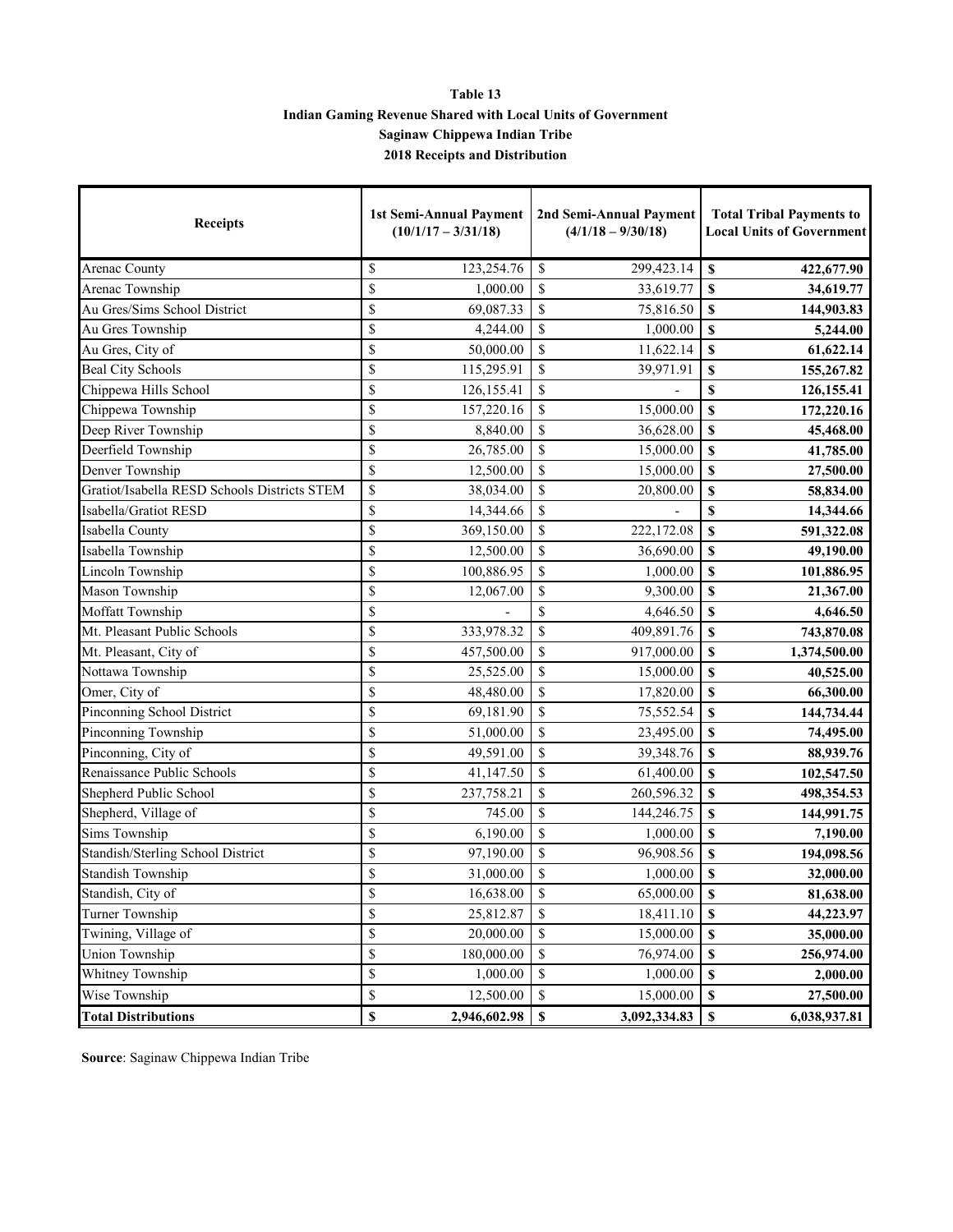#### **Table 14 Indian Gaming Revenue Shared with Local Units of Government Sault Ste. Marie Tribe of Chippewa Indians 2018 Receipts and Distribution**

|                                                                                                                                                                                                           | 1st Semi-Annual                                                                                                        | 2nd Semi-Annual                                                                                              | <b>Total Tribal Payments</b>           |
|-----------------------------------------------------------------------------------------------------------------------------------------------------------------------------------------------------------|------------------------------------------------------------------------------------------------------------------------|--------------------------------------------------------------------------------------------------------------|----------------------------------------|
| <b>Receipts</b>                                                                                                                                                                                           | Payment                                                                                                                | Payment                                                                                                      | to Local Units of                      |
|                                                                                                                                                                                                           | $(10/1/17 - 3/31/18)$                                                                                                  | $(4/1/18 - 9/30/18)$                                                                                         | Government                             |
| <b>Alger County</b>                                                                                                                                                                                       | $\overline{\mathbb{S}}$<br>4,800.00                                                                                    | $\overline{\mathbb{S}}$<br>9,478.23                                                                          | $\overline{\mathbf{s}}$<br>14,278.23   |
| Alger County Sheriff's Dept.                                                                                                                                                                              | \$<br>13,262.00                                                                                                        | $\overline{\mathbb{S}}$<br>9,600.00                                                                          | $\overline{\mathbf{s}}$<br>22,862.00   |
| Autrain Township                                                                                                                                                                                          | \$<br>1,500.00                                                                                                         | $\overline{\mathbb{S}}$<br>3,500.00                                                                          | \$<br>5,000.00                         |
| Bay De Noc Community College                                                                                                                                                                              | \$<br>12,000.00                                                                                                        | $\overline{\$}$<br>8,000.00                                                                                  | $\overline{\mathbf{s}}$<br>20,000.00   |
| <b>Big Bay De Noc Schools</b>                                                                                                                                                                             | \$<br>3,000.00                                                                                                         | \$<br>5,000.00                                                                                               | \$<br>8,000.00                         |
| <b>Brevort Township</b>                                                                                                                                                                                   | \$<br>2,500.00                                                                                                         | \$                                                                                                           | \$<br>2,500.00                         |
| Chippewa County                                                                                                                                                                                           | $\overline{\$}$<br>17,000.00                                                                                           | \$<br>20,500.00                                                                                              | \$<br>37,500.00                        |
| Chippewa County Health Department                                                                                                                                                                         | \$<br>10,000.00                                                                                                        | \$                                                                                                           | \$<br>10,000.00                        |
| City of Escanaba                                                                                                                                                                                          | \$<br>4,000.00                                                                                                         | \$<br>6,000.00                                                                                               | \$<br>10,000.00                        |
|                                                                                                                                                                                                           | \$<br>31,000.00                                                                                                        | \$<br>35,000.00                                                                                              | \$<br>66,000.00                        |
| <b>Clark Township</b>                                                                                                                                                                                     | \$<br>2,000.00                                                                                                         | \$<br>15,000.00                                                                                              | \$<br>17,000.00                        |
| Columbus Township                                                                                                                                                                                         | \$<br>1,450.00                                                                                                         | \$                                                                                                           | \$<br>1,450.00                         |
| <b>Consolidated Community Schools</b>                                                                                                                                                                     | \$                                                                                                                     | $\overline{\mathbb{S}}$<br>86,372.00                                                                         | \$<br>86,372.00                        |
| County of Marquette                                                                                                                                                                                       | \$<br>24,862.00                                                                                                        | $\overline{\mathbb{S}}$                                                                                      | \$<br>24,862.00                        |
|                                                                                                                                                                                                           | $\overline{\mathbb{S}}$                                                                                                | $\overline{\mathbb{S}}$                                                                                      | $\overline{\mathbf{s}}$<br>16,000.00   |
|                                                                                                                                                                                                           | $\overline{\$}$                                                                                                        | $\overline{\$}$                                                                                              | $\overline{\mathbf{s}}$<br>3,200.04    |
|                                                                                                                                                                                                           | \$                                                                                                                     | $\overline{\mathbb{S}}$<br>10,000.00                                                                         | \$<br>10,000.00                        |
|                                                                                                                                                                                                           | \$                                                                                                                     | $\overline{\mathbb{S}}$                                                                                      | \$<br>28,842.30                        |
|                                                                                                                                                                                                           | \$                                                                                                                     | \$                                                                                                           | \$<br>15,000.00                        |
| Drummond Island                                                                                                                                                                                           | \$<br>10,000.00                                                                                                        | \$                                                                                                           | \$<br>10,000.00                        |
| Escanaba Area Public Schools                                                                                                                                                                              | \$                                                                                                                     | \$<br>5,000.00                                                                                               | \$<br>8,000.00                         |
|                                                                                                                                                                                                           | $\overline{\mathbb{S}}$<br>1,542.95                                                                                    | \$<br>800.00                                                                                                 | \$<br>2,342.95                         |
| Gladstone Area Schools                                                                                                                                                                                    | \$<br>3,000.00                                                                                                         | \$<br>5,000.00                                                                                               | \$<br>8,000.00                         |
| Gwinn Schools                                                                                                                                                                                             | \$<br>3,000.00                                                                                                         | \$<br>5,000.00                                                                                               | \$<br>8,000.00                         |
| Hudson Township                                                                                                                                                                                           | \$                                                                                                                     | $\overline{\$}$<br>4,800.00                                                                                  | \$<br>4,800.00                         |
| Hulbert Township                                                                                                                                                                                          | \$                                                                                                                     | $\overline{\$}$<br>5,000.00                                                                                  | \$<br>5,000.00                         |
| <b>Inwood Township</b>                                                                                                                                                                                    | \$                                                                                                                     | $\overline{\mathbb{S}}$<br>10,000.00                                                                         | \$<br>10,000.00                        |
| Ispeming Public Schools                                                                                                                                                                                   | $\overline{\$}$<br>3,000.00                                                                                            | $\overline{\mathbb{S}}$<br>5,000.00                                                                          | $\overline{\mathbf{s}}$<br>8,000.00    |
| Kinross Charter Township                                                                                                                                                                                  | \$<br>22,000.00                                                                                                        | \$<br>31,500.00                                                                                              | \$<br>53,500.00                        |
| Lake Superior State University                                                                                                                                                                            | \$<br>34,025.00                                                                                                        | \$<br>52,275.00                                                                                              | \$<br>86,300.00                        |
| LaSalle High School                                                                                                                                                                                       | \$                                                                                                                     | \$<br>3,400.00                                                                                               | \$<br>3,400.00                         |
| Luce County Sheriff's Department                                                                                                                                                                          | \$<br>17,000.00                                                                                                        | \$                                                                                                           | \$<br>17,000.00                        |
| Mackinac County                                                                                                                                                                                           | $\overline{s}$                                                                                                         | \$                                                                                                           | $\mathbf S$<br>12,000.00               |
| Mackinac County Circuit Court                                                                                                                                                                             | \$<br>7,000.00                                                                                                         | \$<br>10,500.00                                                                                              | $\boldsymbol{\mathsf{S}}$<br>17,500.00 |
| Mackinac County Sheriff's Department                                                                                                                                                                      | \$<br>11,250.00                                                                                                        | \$                                                                                                           | \$<br>22,500.00                        |
| Manistique Emerald Elementary                                                                                                                                                                             | \$                                                                                                                     | \$<br>3,000.00                                                                                               | $\mathbb S$<br>3,000.00                |
| Manistique Public Schools                                                                                                                                                                                 | \$<br>8,000.00                                                                                                         | \$<br>3,000.00                                                                                               | \$<br>11,000.00                        |
| Manistique Township                                                                                                                                                                                       | \$<br>2,000.00                                                                                                         | \$<br>5,000.00                                                                                               | $\mathbf S$<br>7,000.00                |
|                                                                                                                                                                                                           | $\overline{\mathcal{S}}$                                                                                               | \$                                                                                                           | \$<br>12,978.23                        |
|                                                                                                                                                                                                           | $\overline{\mathcal{S}}$                                                                                               | \$                                                                                                           | 8,023.96                               |
| Marquette Area Public Schools                                                                                                                                                                             | $\overline{\$}$                                                                                                        | $\overline{\$}$                                                                                              | $\mathbf S$<br>6,000.02                |
| Marquette County                                                                                                                                                                                          |                                                                                                                        |                                                                                                              | \$<br>13,000.00                        |
| Marquette, City of                                                                                                                                                                                        |                                                                                                                        |                                                                                                              | 19,000.00                              |
| City of Munising<br>Delta County Sheriff's Department<br>Delta County Transit<br>Detour Township<br>Detour Village<br>Drafter Township<br>Garfield Township<br>Manistique, City of<br>Masonville Township | 8,000.00<br>3,200.04<br>18,842.30<br>15,000.00<br>3,000.00<br>8,000.00<br>8,000.00<br>8,023.96<br>\$<br>\$<br>7,000.00 | 8,000.00<br>10,000.00<br>4,000.00<br>11,250.00<br>4,978.23<br>6,000.02<br>\$<br>13,000.00<br>\$<br>12,000.00 | \$<br>\$                               |

*(continued on next page)*